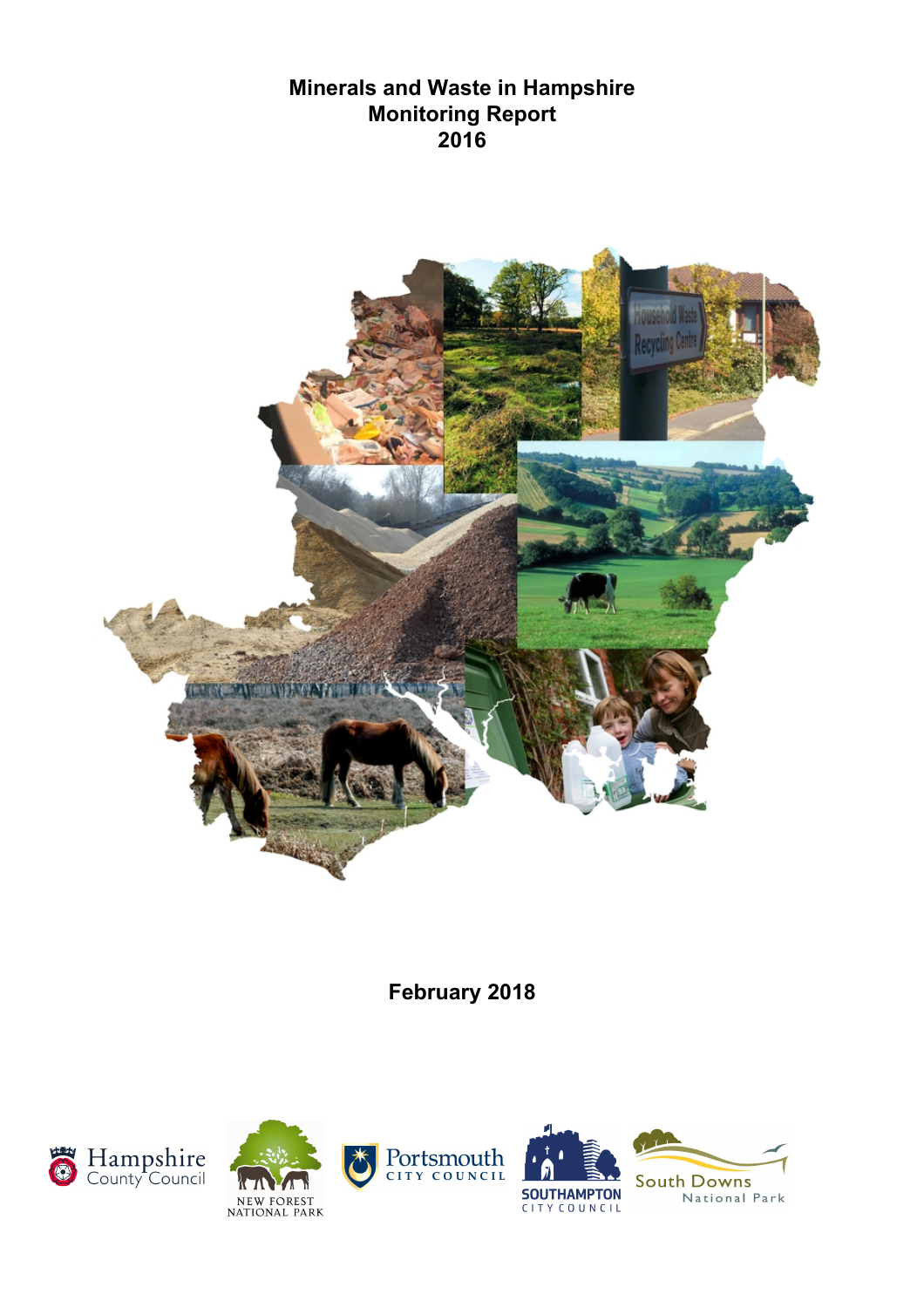## Table of Contents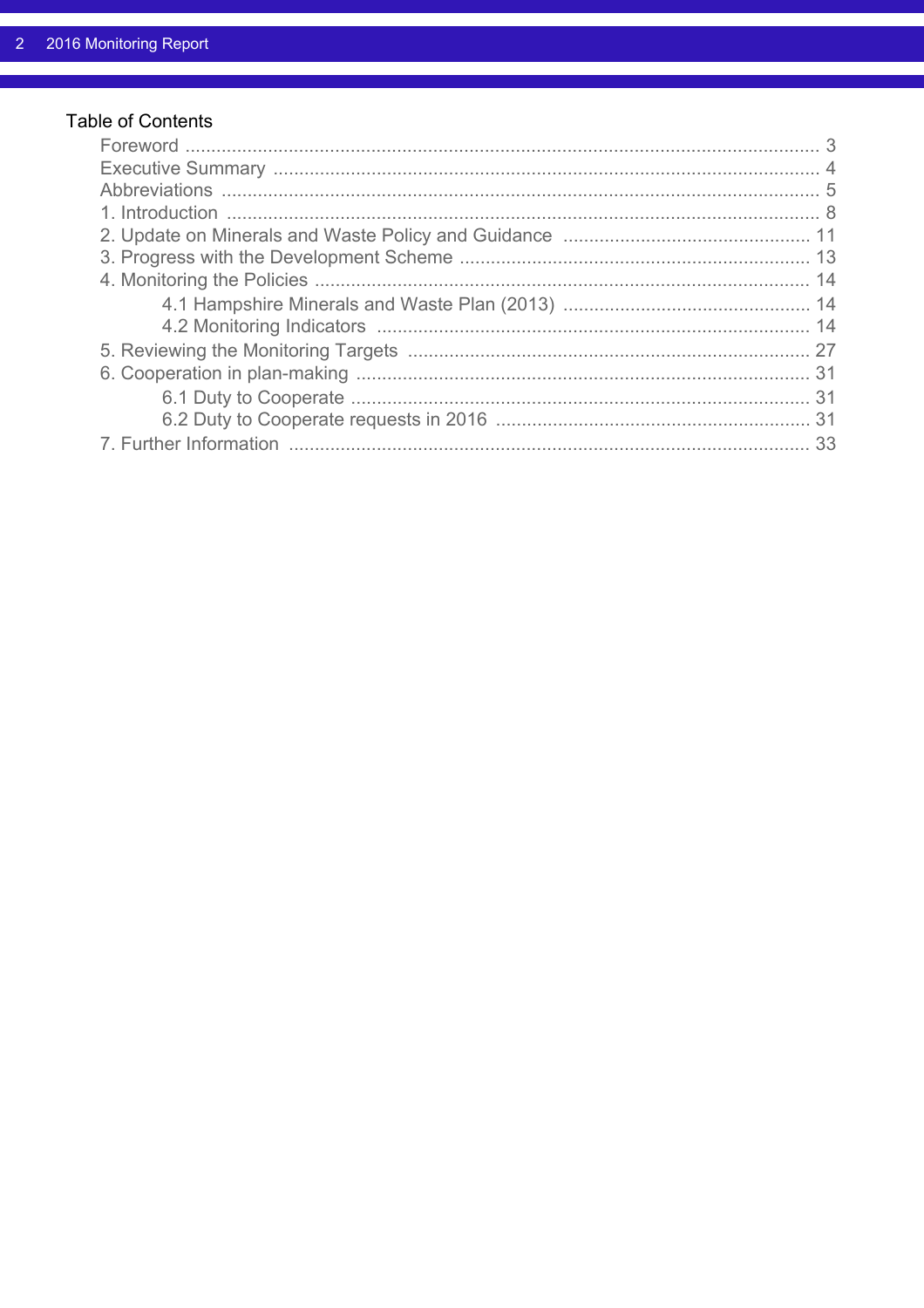## <span id="page-2-0"></span>**Foreword**

- 1 This is the Hampshire Minerals and Waste Plan Monitoring Report 2016.
- 2 This report provides information on minerals and waste development in the administrative areas of Hampshire County Council, the unitary authorities of Portsmouth City Council and Southampton City Council and the New Forest National Park Authority and the area of the South Downs National Park Authority within Hampshire (the 'Hampshire Authorities and the SDNPA'). The report is used to demonstrate the effectiveness of the policies of the adopted Hampshire Minerals and Waste Plan (2013).
- 3 This Monitoring Report outlines **planning performance for the calendar year period from January 2016 to December 2016**. Previously, some monitoring indicators used data based on the financial year. In an attempt to standardise data collection and make all the data comparable, efforts have been made to report data solely on a calendar year basis.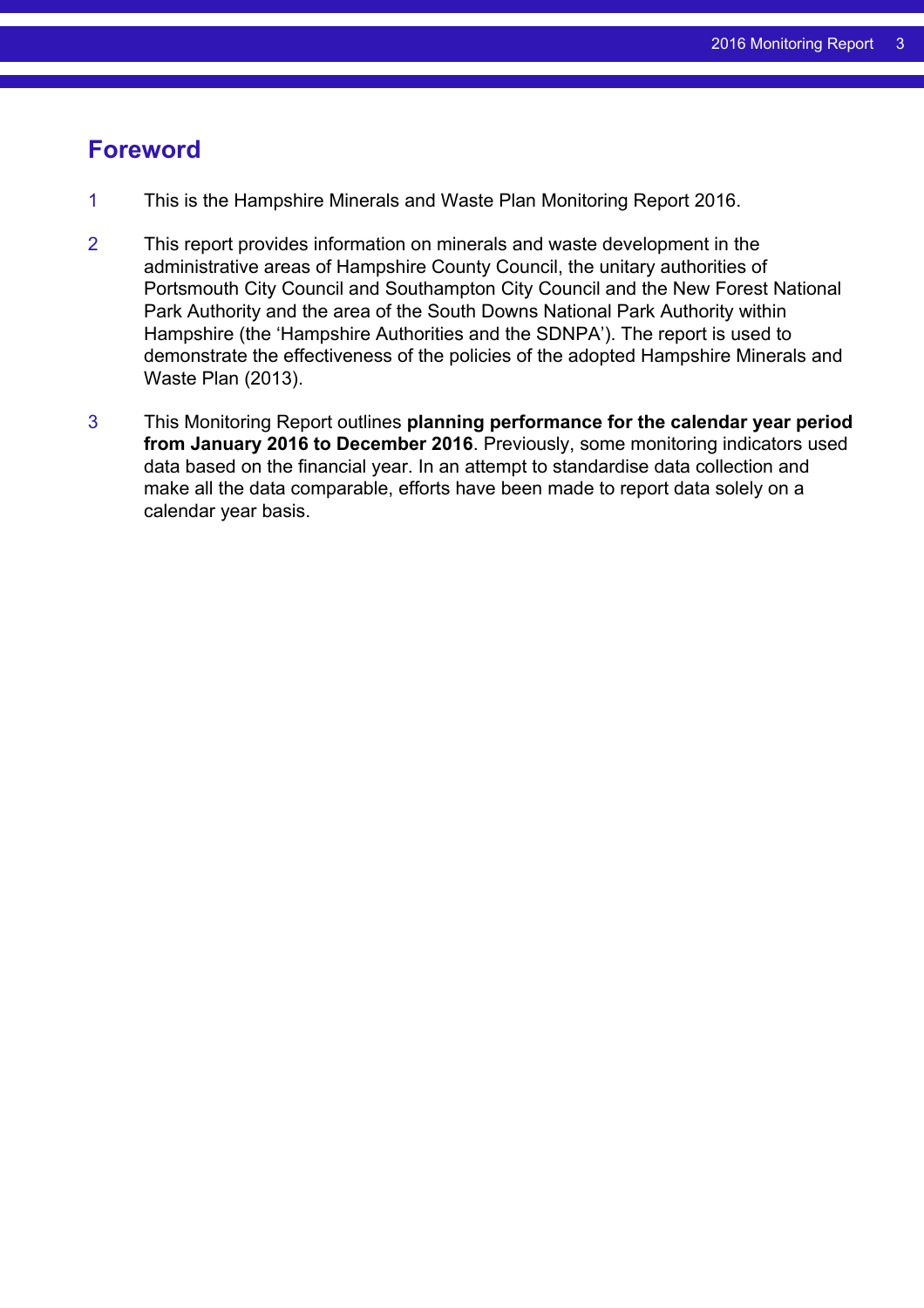# <span id="page-3-0"></span>**Executive Summary**

- 4 This Monitoring Report is prepared in accordance with section 34 of the Town and County Planning (Local Planning) (England) Regulations 2012<sup>1</sup>.
- 5 The monitoring report reviews the effectiveness of the policies in the Hampshire Minerals & Waste Plan (HMWP) that was adopted in 2013, using a set of 'monitoring indicators'. The reporting period covers the 2016 calendar year. The report also includes details of the work associated with the monitoring and implementation of the adopted HMWP.
- 6 The HMWP includes policies to enable minerals and waste decision-making, as well as minerals and waste site allocations (rail depots, land-won sand and gravel quarries, brick-making clay quarries and landfill).
- 7 The Hampshire Authorities have continued collaborative working on strategic priorities with neighbouring and other planning authorities. The actions and outcomes to fulfil this requirement or 'Duty to Co-operate' are also summarised in this report.
- 8 This Minerals and Waste Monitoring Report 2016 continues in a similar format to the 2015 report. The monitoring reports are available on the Strategic Planning webpages of the Hampshire County Council website<sup>2</sup>.

#### **Key points from 2016 include:**

- **• The sales of primary (land-won) aggregates in Hampshire in 2016 were 0.95 million tonnes (mt) – an increase of 14% from 0.83 mt in 2015;**
- **• The 'landbank' of sand and gravel reserves in Hampshire was at 5.7 years a reduction from 7.4 years in 2015. It should be noted that there are currently anticipated applications that would, should they be approved, bring this landbank up to 9.7 years in the coming years**
- **• The reported production of recycled and secondary aggregates in 2016 was 1.43 million tonnes - a reduction of 0.08% from 1.51 million tonnes in 2015;**
- **• Municipal waste arisings in Hampshire have increased by 1.2% in 2016 to 853,916 tonnes - from 843,786 tonnes in 2015;**
- **• The amount of non-hazardous (household, commercial and industrial) waste sent for recovery in Hampshire in 2016 was estimated to be 44% - a reduction from 51% in 2015;**
- **• The amount of non-hazardous waste landfilled in Hampshire in 2016 was 288,000 tonnes – a reduction from 383,000 tonnes in 2015 - of which 57% (75% in 2015) came from within Hampshire; and**
- **• The permitted reserve at individual silica sand sites and landbank for brick making clay in 2016 breached respective thresholds for more than two successive years.**

<sup>1.</sup> Town and County Planning Regulations: <http://www.legislation.gov.uk/uksi/2012/767/contents/made>

<sup>2.</sup> Hampshire County Council website: [www.hants.gov.uk/county-planning](http://www.hants.gov.uk/county-planning)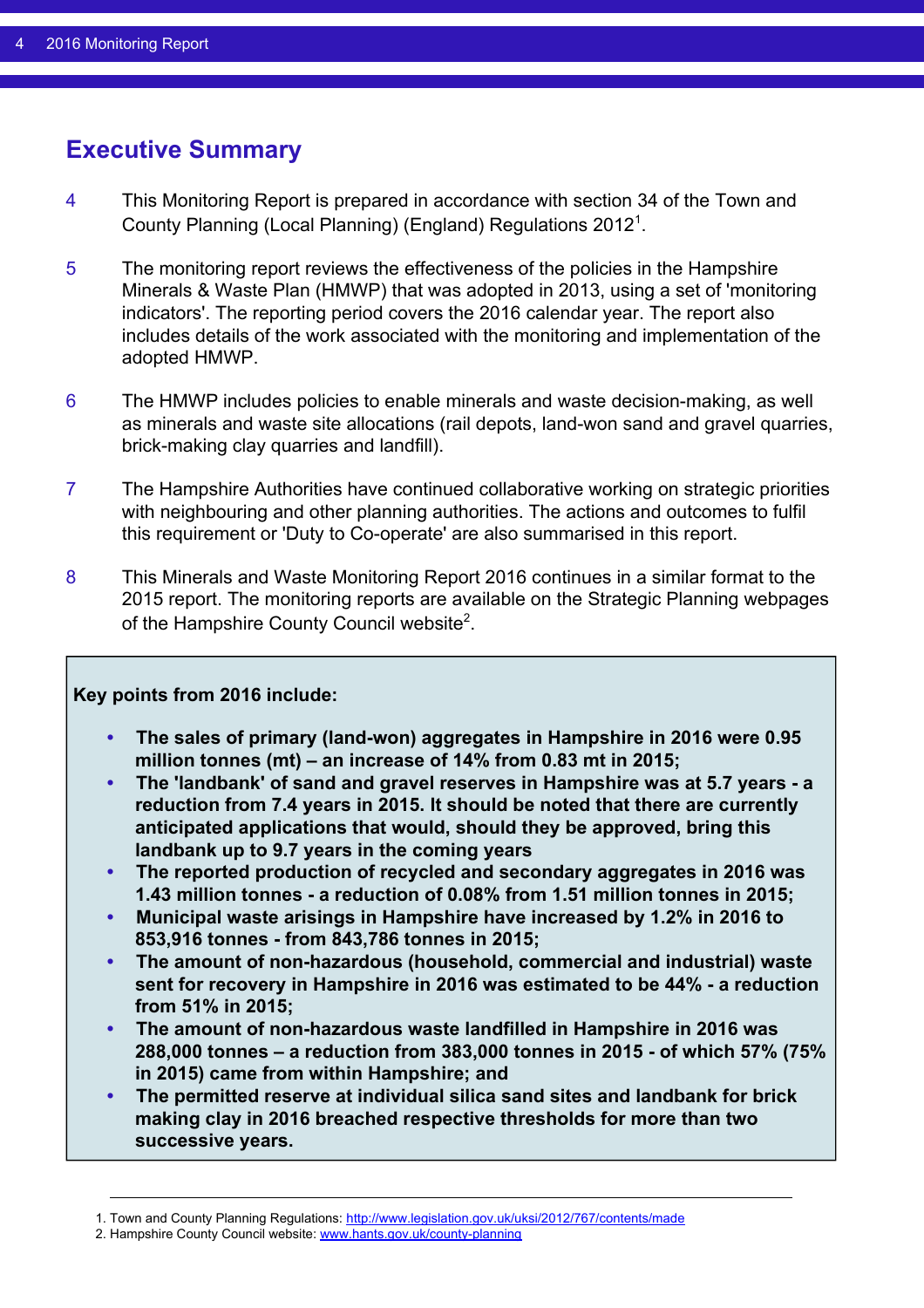# <span id="page-4-0"></span>**Abbreviations**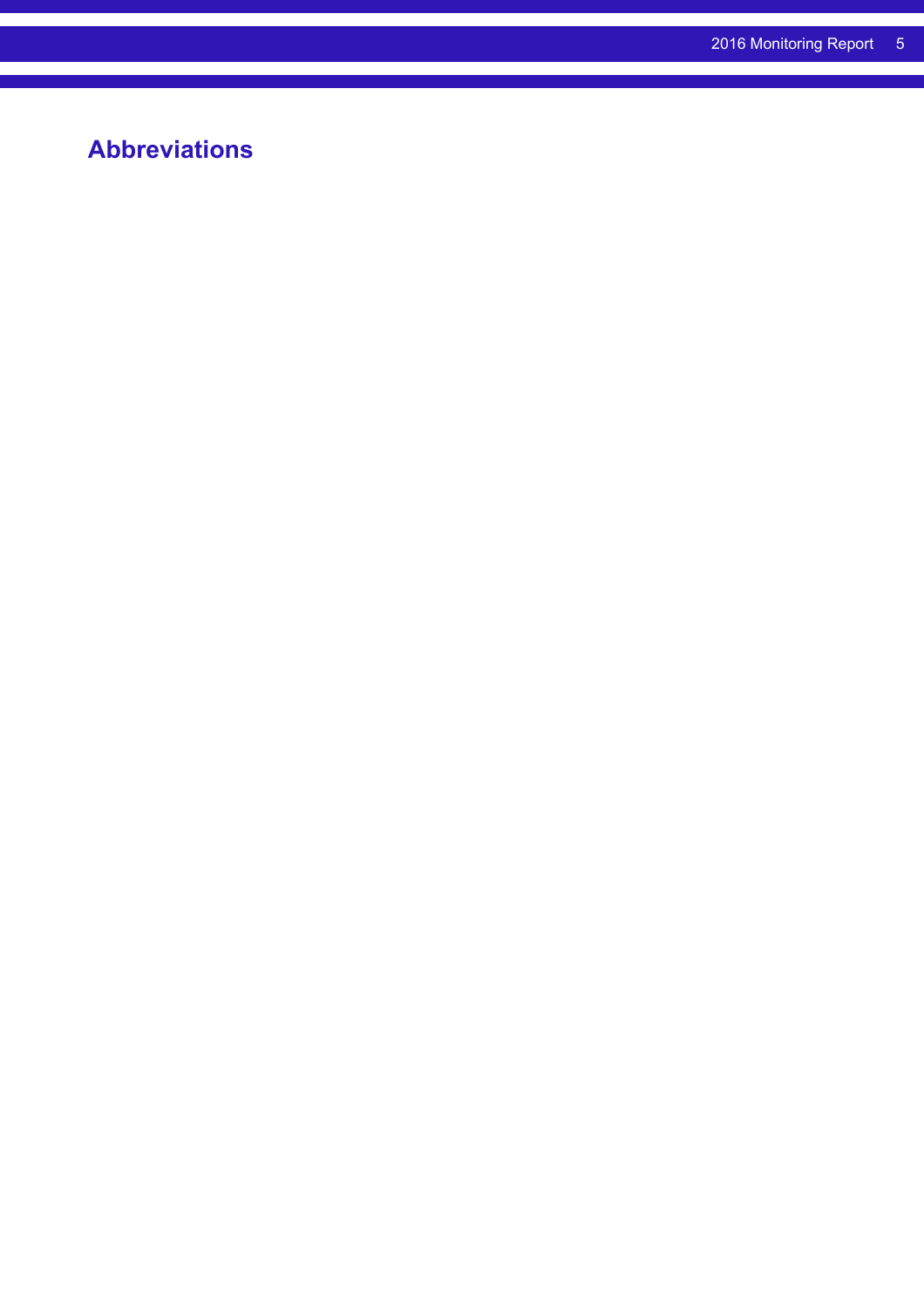| AD            | <b>Anaerobic Digestion</b>                       |
|---------------|--------------------------------------------------|
| <b>AONB</b>   | Areas of Outstanding Natural Beauty              |
| CD&E          | Construction, Demolition & Excavation (waste)    |
| <b>CHP</b>    | <b>Combined Heat &amp; Power</b>                 |
| CLU           | Certificate of Lawful Use                        |
| <b>DPD</b>    | <b>Development Plan Documents</b>                |
| EA            | <b>Environment Agency</b>                        |
| <b>EIA</b>    | <b>Environmental Impact Assessment</b>           |
| <b>EHO</b>    | <b>Environmental Heath Officer</b>               |
| <b>EFW</b>    | <b>Energy from Waste</b>                         |
| <b>ERF</b>    | <b>Energy Recovery Facility</b>                  |
| <b>HCC</b>    | <b>Hampshire County Council</b>                  |
| <b>HMWP</b>   | Hampshire Minerals & Waste Plan (2013)           |
| <b>HWRC</b>   | <b>Household Waste Recycling Centre</b>          |
| <b>IBAA</b>   | Incinerator Bottom Ash Aggregate                 |
| <b>ISA</b>    | <b>Integrated Sustainability Appraisal</b>       |
| LAA           | Local Aggregate Assessment                       |
| <b>LACW</b>   | <b>Local Authority Collected Waste</b>           |
| <b>LPA</b>    | <b>Local Planning Authority</b>                  |
| <b>HE</b>     | <b>Historic England</b>                          |
| <b>MPA</b>    | <b>Minerals Planning Authority</b>               |
| <b>MWPA</b>   | Minerals and Waste Planning Authority            |
| <b>MR</b>     | <b>Monitoring Report</b>                         |
| <b>MRF</b>    | <b>Material Recovery Facilities</b>              |
| <b>MCA</b>    | <b>Minerals Consultation Area</b>                |
| <b>MSA</b>    | <b>Mineral Safeguarding Area</b>                 |
| <b>MSW</b>    | <b>Municipal Solid Waste</b>                     |
| <b>MWDS</b>   | Minerals and Waste Development Scheme            |
| NΕ            | Natural England                                  |
| <b>NFNPA</b>  | <b>New Forest National Park Authority</b>        |
| <b>NP</b>     | <b>National Park</b>                             |
| <b>NPPG</b>   | <b>National Planning Practice Guidance</b>       |
| NPPF          | <b>National Planning Policy Framework</b>        |
| SAC           | Special Area of Conservation                     |
| <b>SEEAWP</b> | South East England Aggregate Working Party       |
| <b>SEWPAG</b> | South East Waste Planning Advisory Group         |
| <b>SDNPA</b>  | South Downs National Park Authority              |
| <b>SEP</b>    | South East Plan (Regional Spatial Strategy)      |
| <b>SPA</b>    | <b>Special Protection Area</b>                   |
| SPD           | <b>Supplementary Planning Document</b>           |
| SSSI          | Site of Special Scientific Interest              |
| <b>TPA</b>    | <b>Tonnes Per Annum</b>                          |
| <b>WPA</b>    | <b>Waste Planning Authority</b>                  |
| <b>WEEE</b>   | <b>Waste Electrical and Electronic Equipment</b> |
| <b>WWTW</b>   | <b>Waste Water Treatment Works</b>               |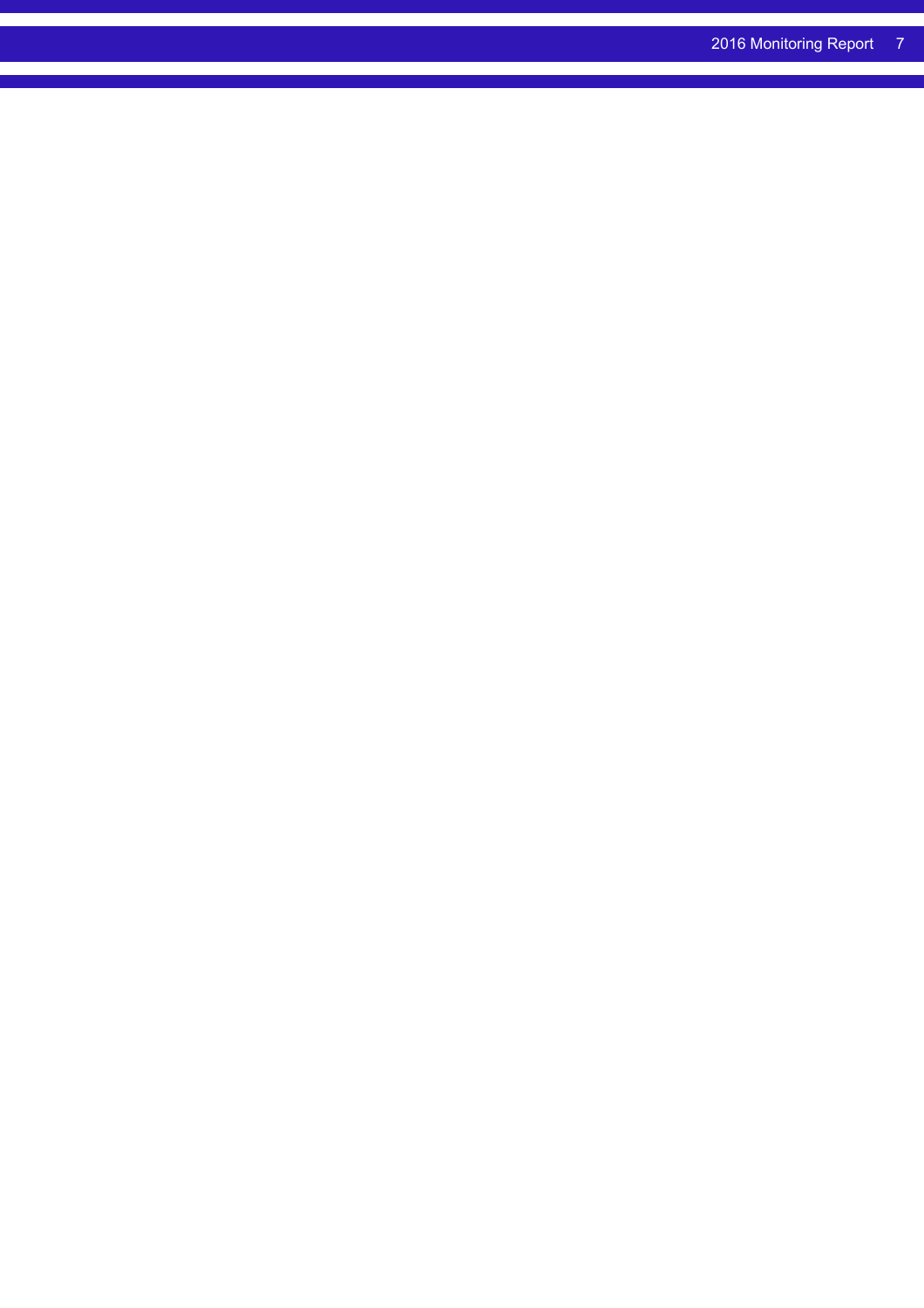# <span id="page-7-0"></span>**1. Introduction**

#### **The requirement for a Monitoring Report**

- 1.1 Mineral and Waste Planning Authorities have a duty to produce development plan documents (DPDs) which set out policies and proposals for the future development and management of mineral resources and sustainable waste management.
- 1.2 This is the 13th Monitoring Report produced by Hampshire County Council, Portsmouth City Council, Southampton City Council, the New Forest National Park Authority, and the South Downs National Park Authority (hereafter referred to as the Hampshire Authorities and the SDNPA) in accordance with the Planning and Compulsory Purchase Act 2004<sup>3</sup> - 'the 2004 Act' - as amended by The Localism Act  $2011<sup>4</sup>$ .
- 1.3 Under Section 35 of the 2004 Act (as amended by The Localism Act 2011), authorities are required to produce a Monitoring Report, containing:
	- information on how the preparation of the minerals and waste DPDs are progressing; and
	- the extent to which the policies set out in the associated documents are being implemented.
- 1.4 These requirements are detailed in the Town and Country Planning (Local Planning) (England) Regulations  $2012<sup>5</sup>$  (the 'TCP 2012 Regulations') which also:
	- consolidate the existing Town and Country Planning (Local Development) (England) Regulations 2004 and the amendments made to them; and
	- make new provision and amendments to take account of the changes made by the Localism Act 2011.
- 1.5 The Localism Act 2011 removes the requirement to submit an Annual Monitoring Report (AMR) to the Secretary of State. However, councils are still required to prepare a Monitoring Report (MR) in order to be able to routinely monitor and report on the timetable specified in the local planning authority's local development scheme for the preparation of the Local Plan or the effectiveness of policies contained within the (adopted) Local Plan. In order to effectively monitor developments, produce comparable figures year on year and gain information at a timescale that allows for corrective action, the Hampshire Authorities and the SDNPA have resolved to continue preparing a Monitoring Report annually and set this out in the Minerals and Waste Development Scheme.
- 1.6 The Localism Act also amended the 2004 Act to require a Local Planning Authority's MR to give details of what action they have taken during the period covered by the

<sup>3.</sup> Planning and Compulsory Purchase Act 2004: [www.legislation.gov.uk/ukpga/2004/5/contents](http://www.legislation.gov.uk/ukpga/2004/5/contents)

<sup>4.</sup> The Localism Act 2011: [www.legislation.gov.uk/ukpga/2011/20/contents/enacted](http://www.legislation.gov.uk/ukpga/2011/20/contents/enacted)

<sup>5.</sup> Town and Country Planning (Local Planning) (England) Regulations 2012: [http://www.legislation.gov.uk/uksi/2012/](http://www.legislation.gov.uk/uksi/2012/767/contents/made) [767/contents/made](http://www.legislation.gov.uk/uksi/2012/767/contents/made)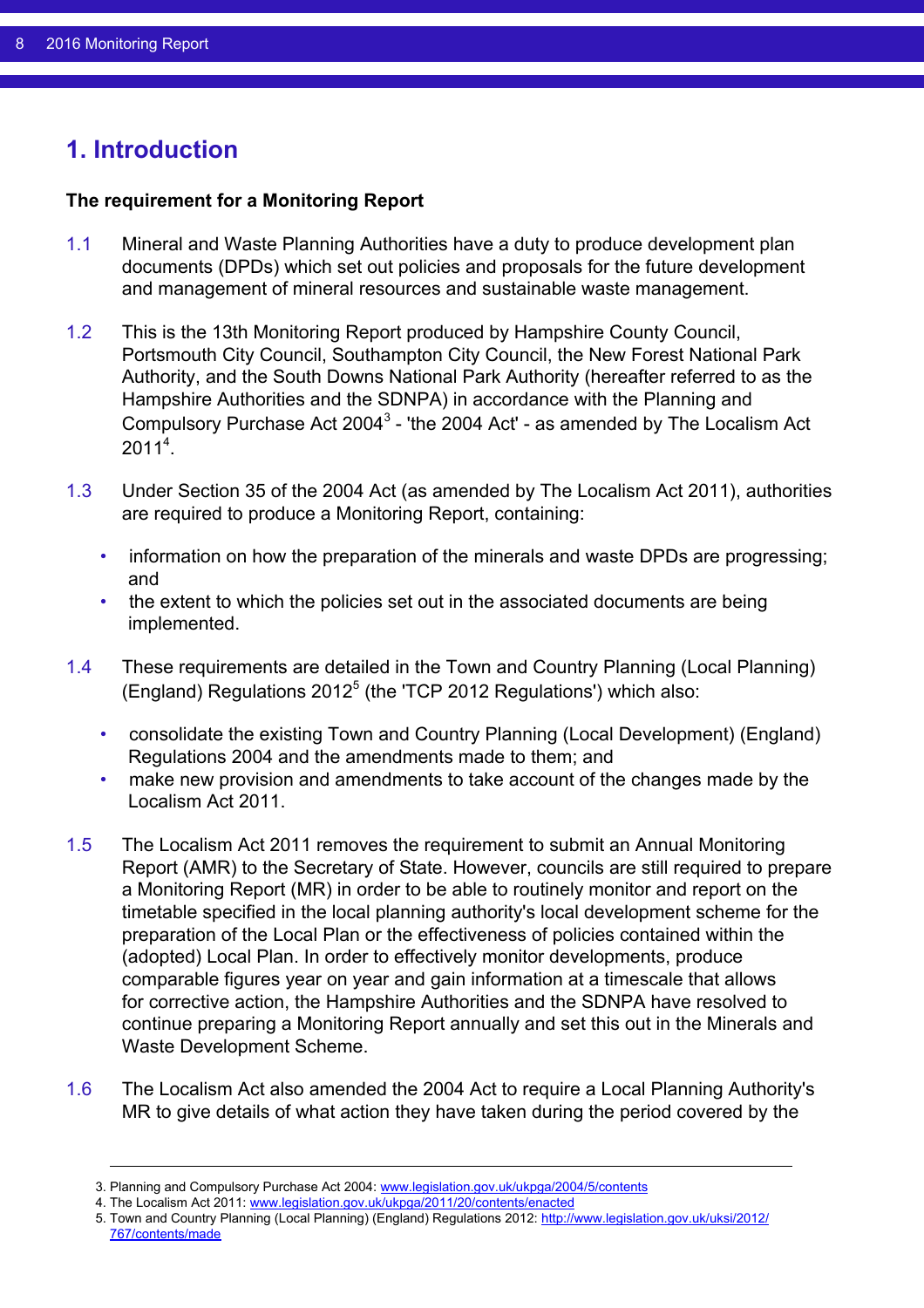report with respect to collaborative working with another Local Planning Authority, County Council, or a body or person.

- 1.7 The National Planning Policy Framework (NPPF)<sup>6</sup> sets out the Government's planning policies for England and how these are expected to be applied. Specific waste policies which are set out in the National Planning Policy for Waste<sup>7</sup> which should be read in conjunction with the NPPF and associated planning practice guidance<sup>8</sup>. The NPPF places an additional requirement on local planning authorities to prepare an annual Local Aggregate Assessment (LAA).
- 1.8 The adopted Hampshire Minerals & Waste Plan (2013) (hereafter referred to as 'the Plan' or HMWP) also includes a commitment to monitor the implementation of the Plan. This is set out in its Implementation and Monitoring Plan (Appendix C of the HMWP).
- 1.9 The proposed approach of the Hampshire Authorities and the SDNPA will be to prepare two reports – the MR and a LAA. As a result, this Monitoring Report does not contain detailed reporting on minerals issues as these are considered in the LAA. The Monitoring Report focuses on the reporting of all other policies including the waste policies. The Hampshire Authorities and the SDNPA plan to publish the LAA and Monitoring Report each year in December.

#### **What is the purpose of this Monitoring Report?**

- 1.10 This report provides information on the progress of minerals and waste development within the Hampshire Authorities' administrative area and the part of the SDNPA within Hampshire, in the calendar year 2015 (a change from previous years where data was provided on a mixed financial year and calendar year basis). The report is divided into three key sections:
	- progress with the Minerals and Waste Development Scheme (MWDS) the timetable;
	- monitoring policy performance (monitoring the policies from the HMWP); and
	- monitoring outcomes and identifying relevant actions (the issues identified and the actions to be taken).
- 1.11 The joint planning area that the Hampshire Authorities cover is referred to as the 'Hampshire Plan area' in this report. All references to Hampshire should be taken to mean the Hampshire Plan area and include the area covered by all Hampshire authorities and the part of the SDNPA within Hampshire, unless otherwise specified.
- 1.12 The report provides detailed information on the progress of the documents set out in the MWDS, which provides a timetable for the preparation of work associated with the monitoring and implementation of the adopted HMWP. This includes:
	- what documents are to be produced; and
	- at which stage each the document preparation is at.

7. National Planning Policy for Waste (2014): [www.gov.uk/government/publications/national-planning-policy-for-waste](http://www.gov.uk/government/publications/national-planning-policy-for-waste)

<sup>6.</sup> National Planning Policy Framework: [https://www.gov.uk/government/publications/national-planning-policy-framework-](https://www.gov.uk/government/publications/national-planning-policy-framework--2) [-2](https://www.gov.uk/government/publications/national-planning-policy-framework--2)

<sup>8.</sup> National Planning Practice Guidance for waste: <http://planningguidance.planningportal.gov.uk/blog/guidance/waste/>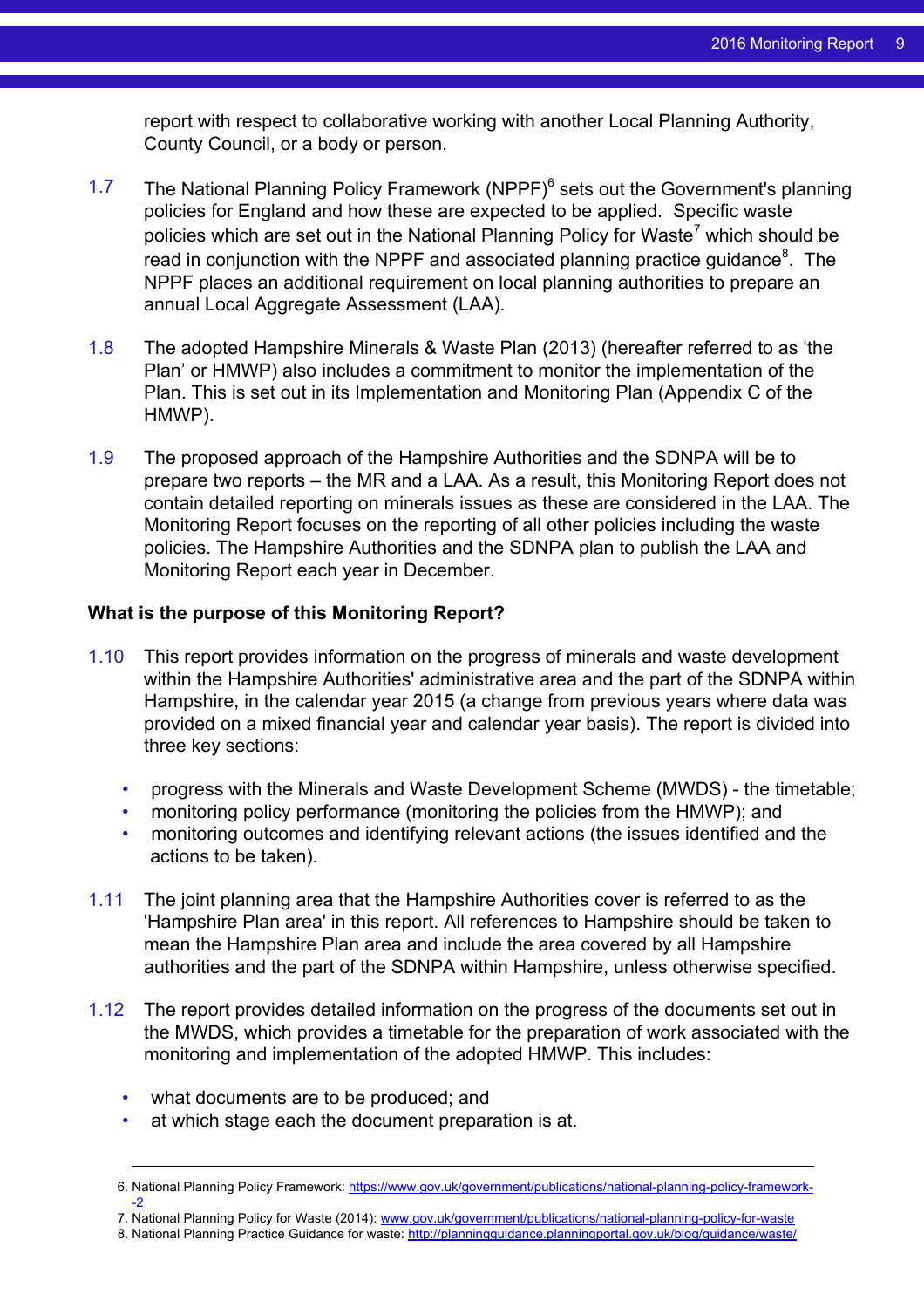- 1.13 This report highlights the latest figures on the monitoring indicators for the policies contained within the HMWP and will help to answer a number of questions, which include:
	- are the policies and proposals achieving their objectives and, in particular, delivering sustainable development?
	- are the policies having any unintentional consequences?
	- are the assumptions and objectives behind the policies still relevant?
	- are targets being achieved?
- 1.14 The questions above are addressed in section 5 [\(Reviewing the Monitoring Targets](#page-26-0) [\[See page 27\]](#page-26-0)) of this MR.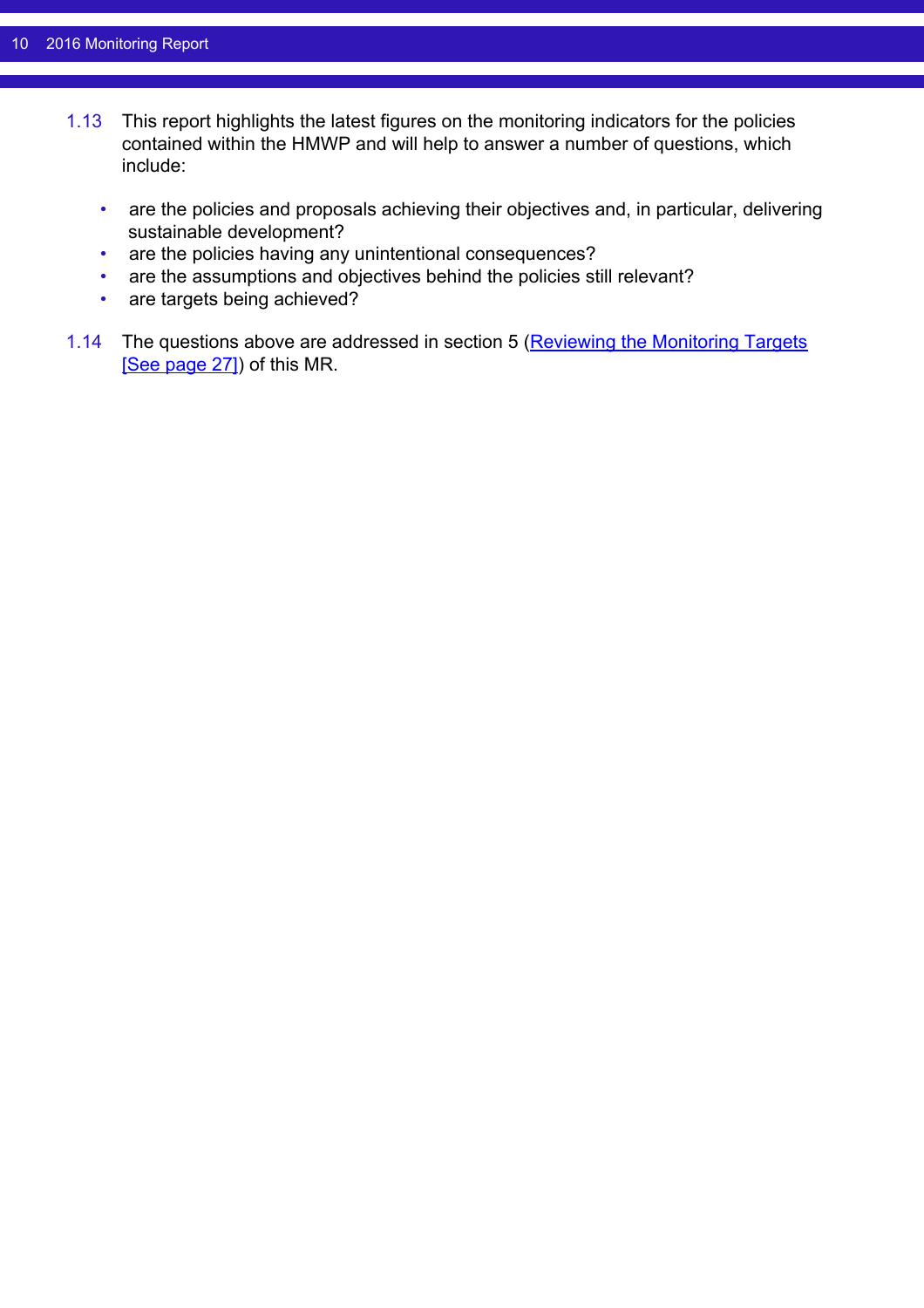# <span id="page-10-0"></span>**2. Update on Minerals and Waste Policy and Guidance**

#### **Partnership Working**

- 2.1 Following the adoption of the HMWP, the plan-making partnership between Hampshire County Council, Southampton City Council (SCC), Portsmouth City Council (PCC), the New Forest National Park Authority (NFNPA) and the South Downs National Park Authority (SDNPA) came to an end. A new partnership was established between Hampshire County Council, SCC, PCC and the NFNPA (the 'Hampshire Authorities') to monitor and implement the plan.
- 2.2 A separate Service Level Agreement (SLA) between Hampshire County Council and the SDNPA has been established for the monitoring of the plan only.

#### **Local Planning Guidance**

2.3 The Hampshire Authorities have produced two supplementary planning documents (SPDs) on Oil and Gas Development and Minerals and Waste Safeguarding $9$ . These documents provide additional guidance on the associated policies in the adopted HMWP.

#### **Regional Planning Policy**

2.4 As reported in previous MRs, the South East Plan (SEP) was revoked in March  $2013<sup>10</sup>$ , with the exception of two saved policies. The SEP is therefore no longer a material consideration in plan making in Hampshire with the exception of the saved policy of relevance to the plan area - Policy NRM6: Thames Basin Heaths Special Protection Area.

#### **National Planning Policy and Guidance**

- 2.5 National Planning Policy Framework (NPPF)<sup>11</sup> sets out the Government's planning policies for England and how these are expected to be applied. Specific waste policies which are set out in the National Planning Policy for Waste<sup>12</sup> which should be read in conjunction with the NPPF and associated planning practice guidance<sup>13</sup>. The Localism Act  $(2011)^{14}$  was enacted on 15 November 2011 and the Town and Country Planning (Local Planning) (England) Regulations 2012 were brought into force on 6 April 2012.
- 2.6 National planning policy for waste is currently contained in a suite of documents and together they form the National Waste Management Plan, including:

<sup>9.</sup> HCC Minerals and Waste Policy webpage: <http://www3.hants.gov.uk/planning-policy-home.htm>

<sup>10.</sup> The Regional Strategy for the South East Order 2013: [http://www.legislation.gov.uk/uksi/2013/427/pdfs/](http://www.legislation.gov.uk/uksi/2013/427/pdfs/uksiem_20130427_en.pdf) uksiem 20130427\_en.pdf

<sup>11.</sup> National Planning Policy Framework: [www.gov.uk/government/publications/national-planning-policy-framework--2](http://www.gov.uk/government/publications/national-planning-policy-framework--2)

<sup>12.</sup> National Planning Policy for Waste (2014): [www.gov.uk/government/publications/national-planning-policy-for-waste](http://www.gov.uk/government/publications/national-planning-policy-for-waste)

<sup>13.</sup> National Planning Practice Guidance: <http://planningguidance.communities.gov.uk/>

<sup>14.</sup> [www.legislation.gov.uk/ukpga/2011/20/contents/enacted](http://www.legislation.gov.uk/ukpga/2011/20/contents/enacted)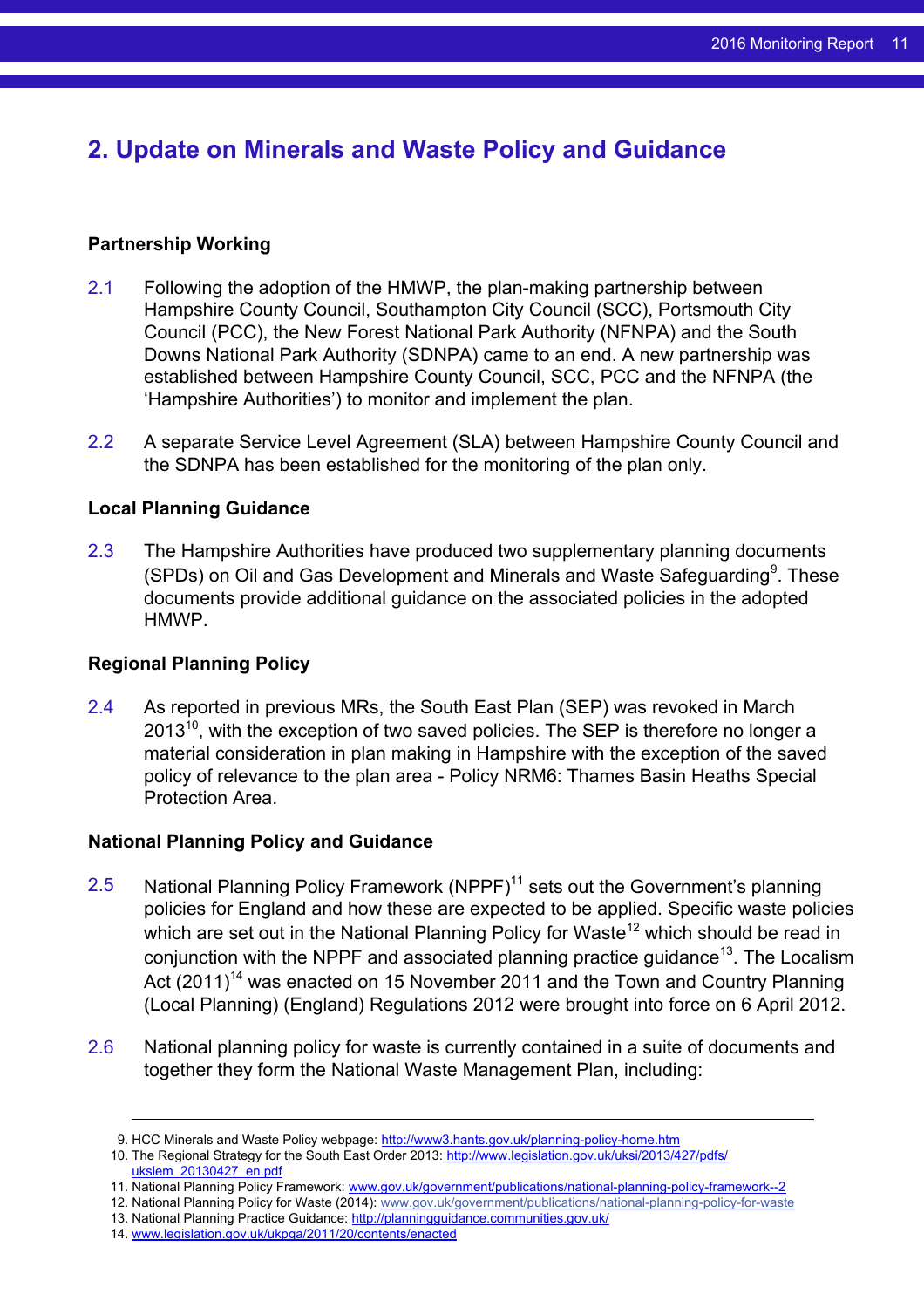- National Planning Policy for Waste<sup>15</sup> (October 2014);
- Waste Management Plan for England<sup>16</sup> (December 2013);
- National Waste Prevention Plan<sup>17</sup> (December 2013);
- National Policy Statements (i.e. on renewable energy<sup>18</sup>, hazardous waste<sup>19</sup> and waste water $^{20}$ ); and
- all Waste Development Plan Documents.
- 2.7 The National Waste Management Plan should be read in conjunction with the NPPF.

<sup>15.</sup> National Planning Policy for Waste (2014): [www.gov.uk/government/publications/national-planning-policy-for-waste](http://www.gov.uk/government/publications/national-planning-policy-for-waste)

<sup>16.</sup> National Waste Management Plan (2013): [https://www.gov.uk/government/uploads/system/uploads/attachment\\_data/](https://www.gov.uk/government/uploads/system/uploads/attachment_data/file/%20265810/pb14100-waste-management-plan-20131213.pdf) [file/%20265810/pb14100-waste-management-plan-20131213.pdf](https://www.gov.uk/government/uploads/system/uploads/attachment_data/file/%20265810/pb14100-waste-management-plan-20131213.pdf)

<sup>17.</sup> National Waste Prevention Plan (2013): [www.gov.uk/government/publications/waste-prevention-programme](http://www.gov.uk/government/publications/waste-prevention-programme-forengland)[forengland](http://www.gov.uk/government/publications/waste-prevention-programme-forengland)

<sup>18.</sup> National Policy Statement for renewable energy (2013): [www.gov.uk/government/uploads/system/uploads/](http://www.gov.uk/government/uploads/system/uploads/%20attachment_data/file/37048/1940-nps-renewable-energy-en3.pdf) [attachment\\_data/file/37048/1940-nps-renewable-energy-en3.pdf](http://www.gov.uk/government/uploads/system/uploads/%20attachment_data/file/37048/1940-nps-renewable-energy-en3.pdf)

<sup>19.</sup> Hazardous waste national policy statement (2013): [https://www.gov.uk/government/publications/hazardous-waste](https://www.gov.uk/government/publications/hazardous-waste-national-policy-statement)[national-policy-statement](https://www.gov.uk/government/publications/hazardous-waste-national-policy-statement)

<sup>20.</sup> National Policy Statement on waste water (2013): [www.gov.uk/government/uploads/system/uploads/attachment\\_data/](http://www.gov.uk/government/uploads/system/uploads/attachment_data/file/69505/pb13709-waste-water-nps.pdf) [file/69505/pb13709-waste-water-nps.pdf](http://www.gov.uk/government/uploads/system/uploads/attachment_data/file/69505/pb13709-waste-water-nps.pdf)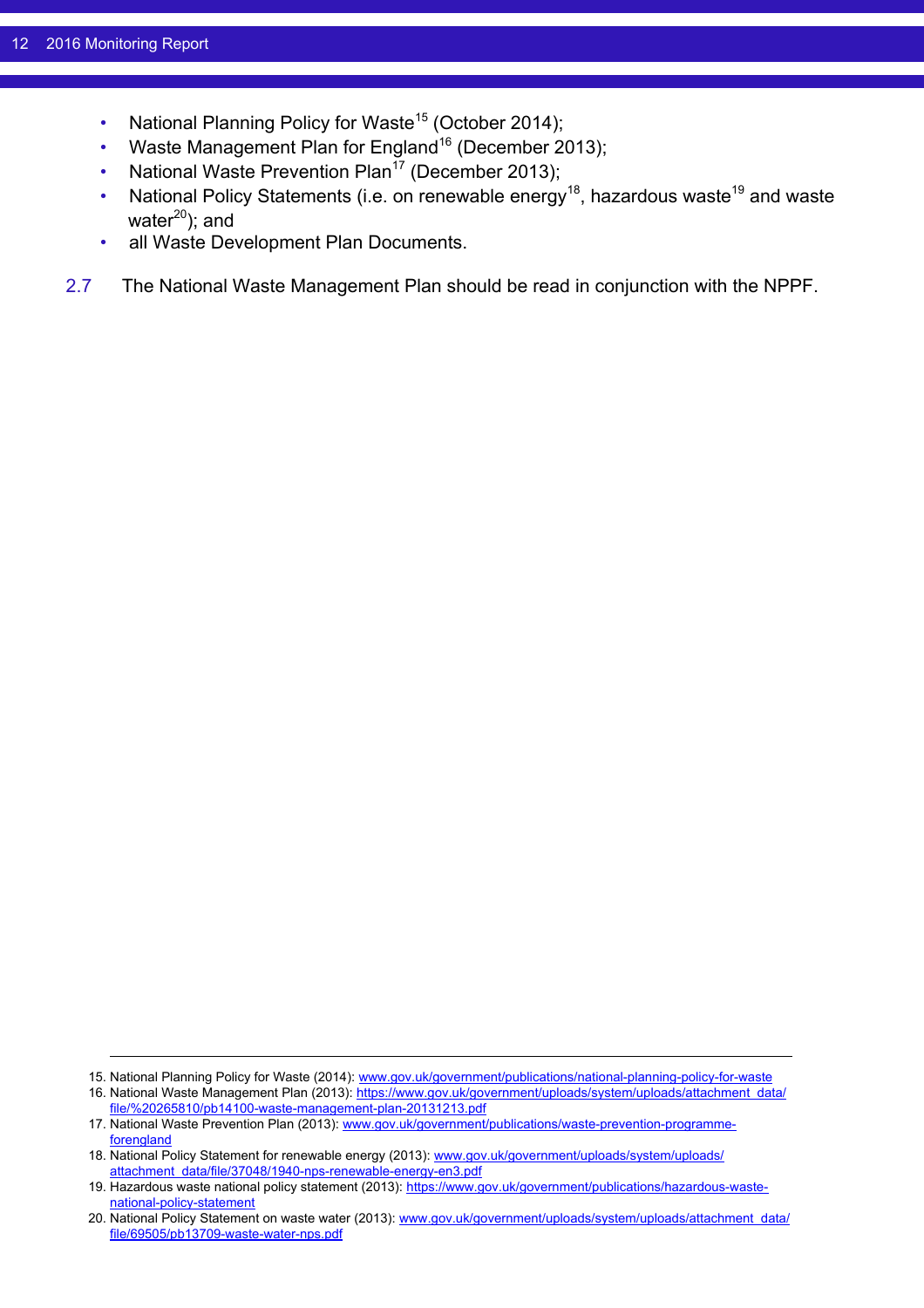## <span id="page-12-0"></span>**3. Progress with the Development Scheme**

3.1 The Minerals and Waste Development Scheme (MWDS) is a statutory document that provides a timetable for the preparation of work associated with the monitoring and implementation of the adopted HMWP (2013), as well as any related planning documents. The MR reports on changes to the MWDS itself, as well as how timetables within the current MWDS are being followed.

#### **Review of the Development Scheme**

- 3.2 The MWDS was last updated in 2014. It includes timetables for the delivery of the MR, the LAA as well as the two SPD documents on Oil and Gas development and Minerals and Waste Safeguarding which have since been adopted $^{21}$  .
- 3.3 Any further updates will be posted on the Strategic Planning webpages of HCC<sup>22</sup>.

<sup>21.</sup> [\[Hampshire](http://www.hants.gov.uk/mineralsandwaste/development-scheme-3.htm) County Council website: [www.hants.gov.uk/hmwp-spds.htm](http://www.hants.gov.uk/hmwp-spds.htm)

<sup>22.</sup> Hampshire County Council website: [www.hants.gov.uk/mineralsandwaste/development-scheme-3.htm](http://www.hants.gov.uk/mineralsandwaste/development-scheme-3.htm)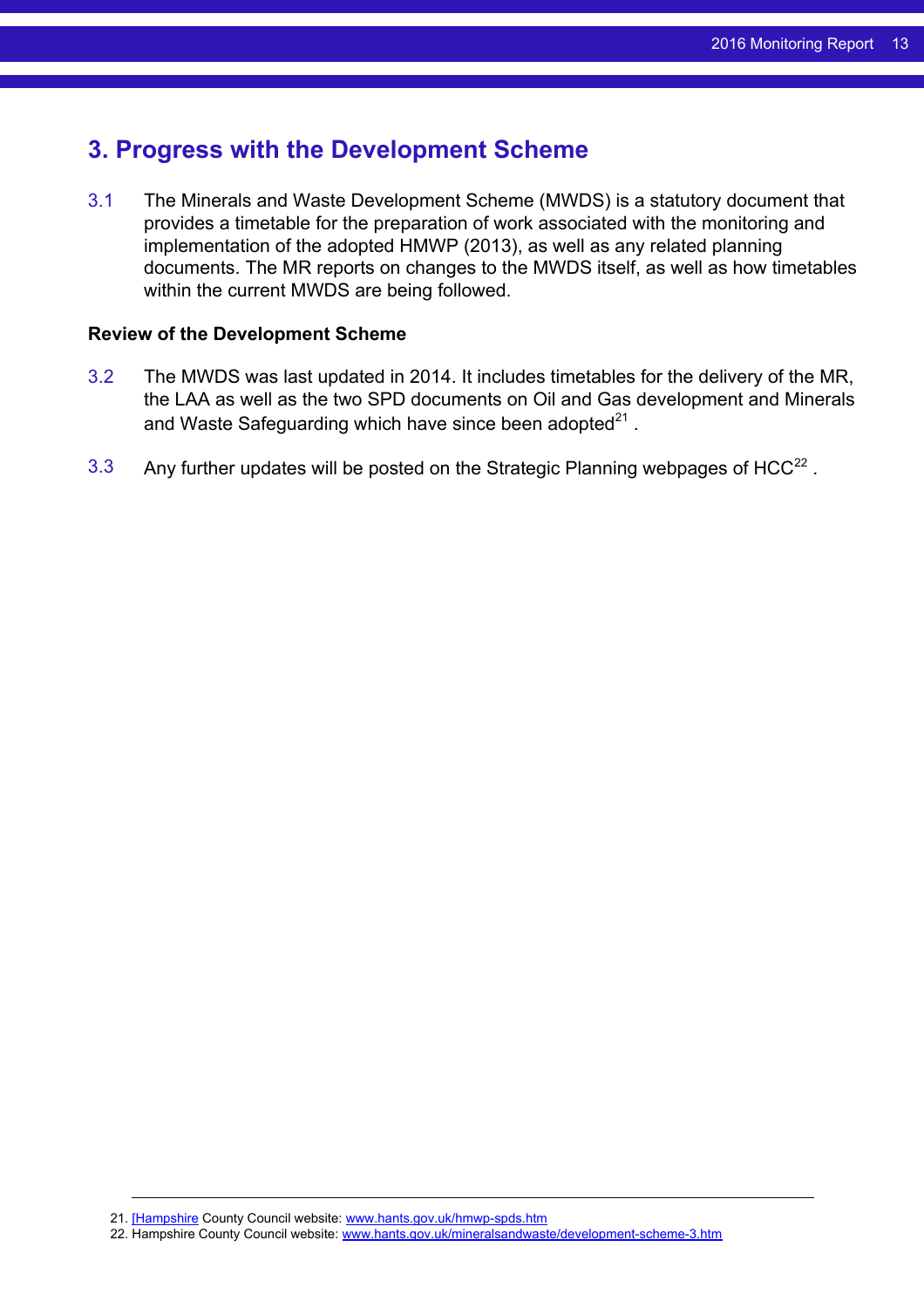# <span id="page-13-0"></span>**4. Monitoring the Policies**

#### **How do we monitor mineral and waste policies?**

4.1 Mineral and waste policies contained within Development Plans (or Local Plans) are monitored to check if they are providing adequate management of minerals and waste. This is achieved via a number of 'monitoring indicators' that are set out in an implementation and monitoring plan.

### <span id="page-13-1"></span>**4.1 Hampshire Minerals and Waste Plan (2013)**

- 4.1.1 The HMWP contains a suite of policies for delivering Hampshire's 'vision and objectives' for minerals and waste development to 2030. The Plan is based upon the principle of ensuring we have the right development to maintain a reliable and timely supply of minerals and excellent management of our waste, whilst protecting the environment and our communities.
- 4.1.2 The HMWP also considers matters which may arise from exceptional circumstances. By monitoring the indicator for each policy in the Plan, it will be possible to note if the intended outcome ('the Vision') - of land use for minerals and waste development in Hampshire – is the correct 'direction of travel' and on course to meet its objectives.

### <span id="page-13-2"></span>**4.2 Monitoring Indicators**

- 4.2.1 The monitoring framework for this report consists of a number of 'monitoring indicators' for each policy.
- 4.2.2 The HMWP contains a monitoring indicator for each of its 34 policies, which are listed in Appendix C of the adopted HMWP.
- 4.2.3 The data for the monitoring indicators for 2016 is presented in the table below. Data from the previous year (2015), where available, is shown in brackets '( )', for comparison.
- 4.2.4 A red / amber / green colouring system has also been added for clarity of indicator status.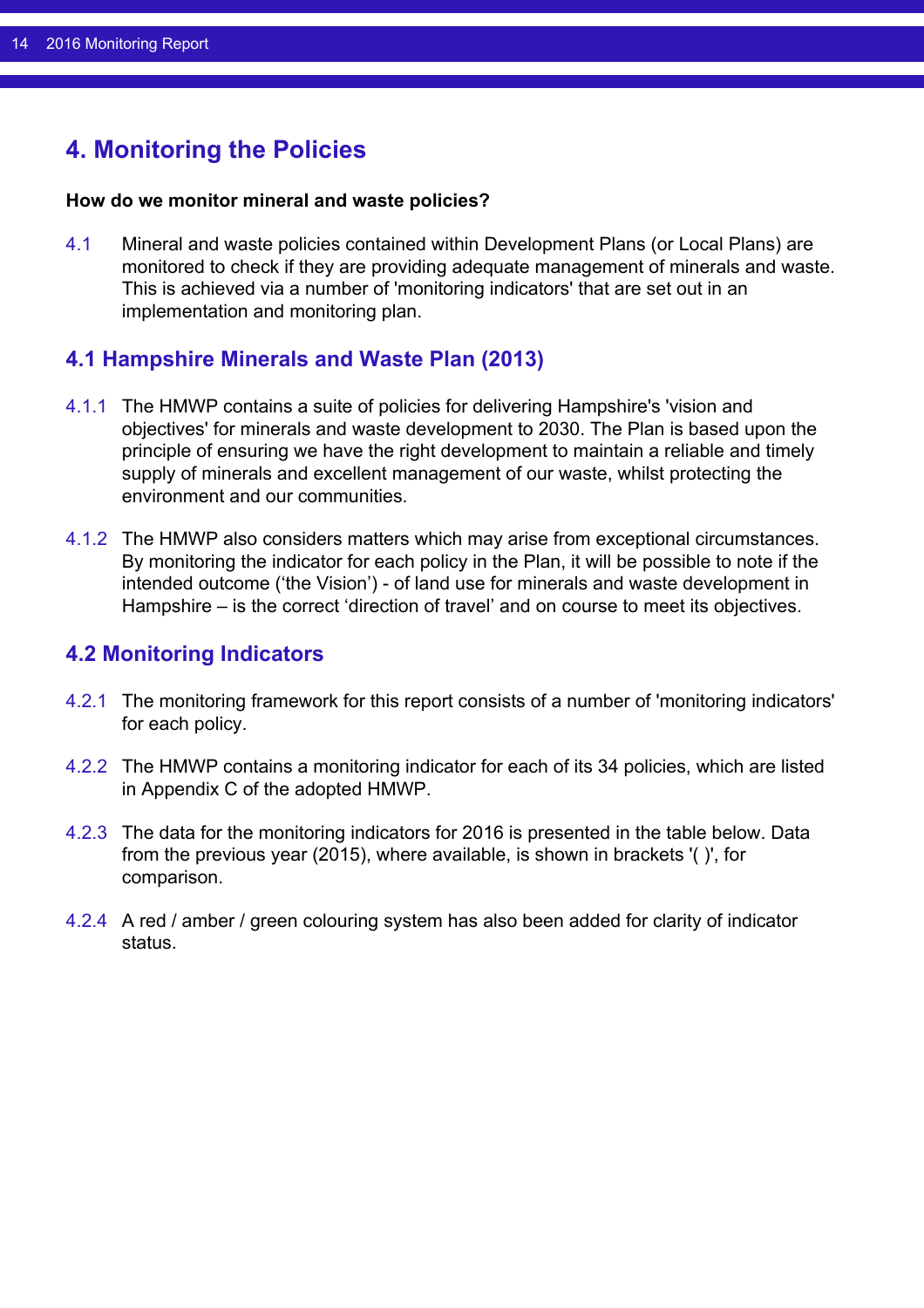4.2.5 **Hampshire Minerals and Waste Plan (2013) - Monitoring Indicator Schedule**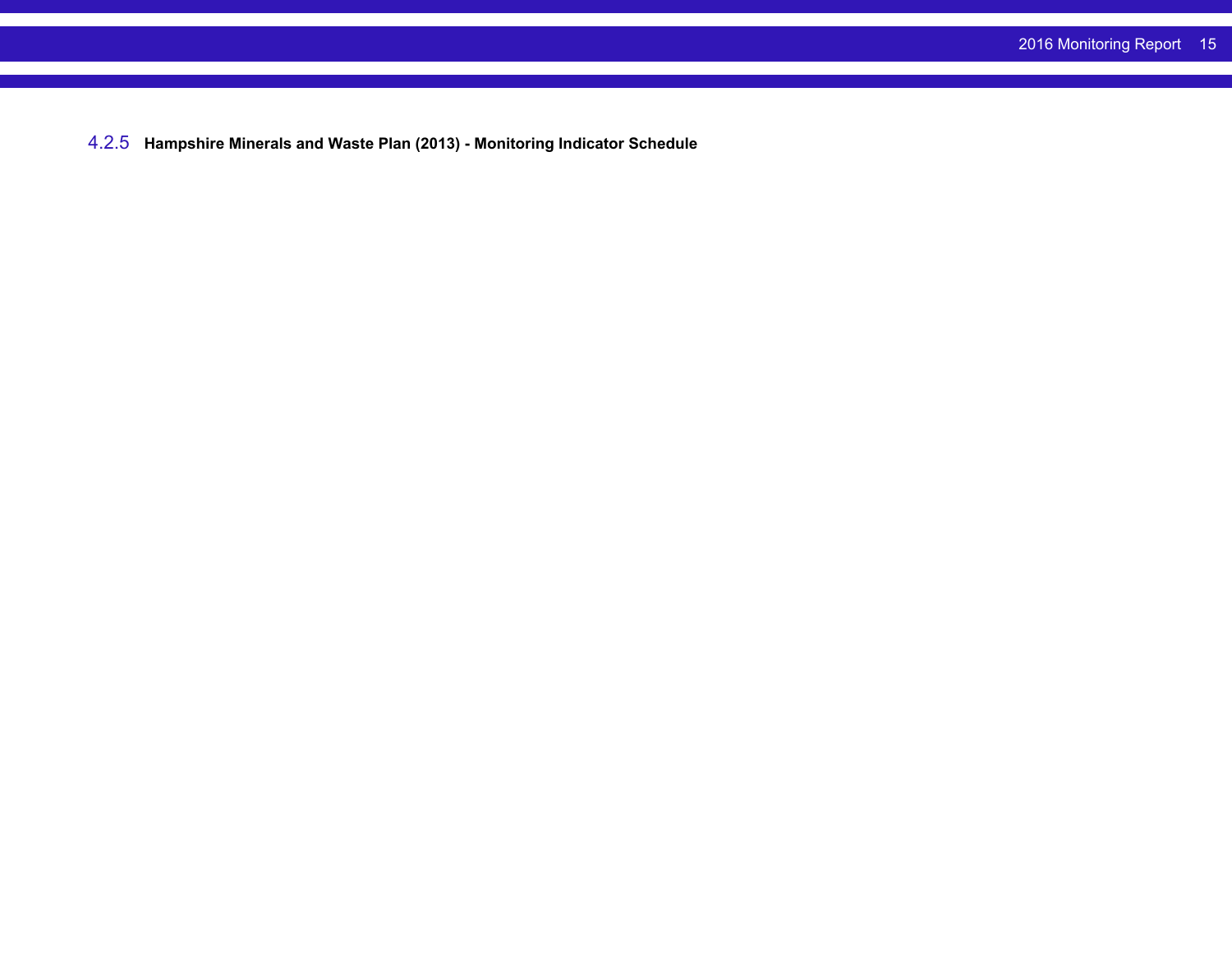| <b>Policy Title</b><br>& Number                                     | <b>Monitoring Indicator</b>                                                                                                                                 | <b>Monitoring Indicator</b><br><b>Target</b>                                                                                                                                                                                                 | Outcome in 2014/15<br>(2013/14) | <b>Commentary</b>                                                                  |
|---------------------------------------------------------------------|-------------------------------------------------------------------------------------------------------------------------------------------------------------|----------------------------------------------------------------------------------------------------------------------------------------------------------------------------------------------------------------------------------------------|---------------------------------|------------------------------------------------------------------------------------|
| Policy 1:<br>Sustainable<br>minerals and<br>waste<br>development    | Percentage of<br>planning applications<br>processed within 13<br>weeks                                                                                      | >60% of planning<br>applications processed<br>within 13 weeks<br>(excluding those<br>subject to<br><b>Environmental Impact</b><br>Assessment (EIA) or a<br><b>Planning Performance</b><br>Agreement or other<br>agreed extension of<br>time) | 98 % (88%)                      | The majority of planning applications were<br>processed within 13 weeks.           |
| Policy 2:<br>Climate<br>change -<br>mitigation<br>and<br>adaptation | Percentage of<br>planning permissions<br>granted against<br><b>Environment Agency</b><br>(EA) advice                                                        | Number of planning<br>permissions granted<br>against EA advice $= 0$                                                                                                                                                                         | 0(0)                            | No planning permissions were granted against EA<br>advice.                         |
| Policy 3:<br>habitats and<br>species                                | Planning permissions Number of planning<br>granted against<br>Protection of Natural England (NE)<br>advice (Planning<br>permissions in<br>designated areas) | permissions granted<br>within designated sites<br>(SPA / SAC / Ramsar /<br>SSSI etc.) against NE<br>advice $= 0$                                                                                                                             | 0(0)                            | No planning permissions within designated<br>sites were granted against NE advice. |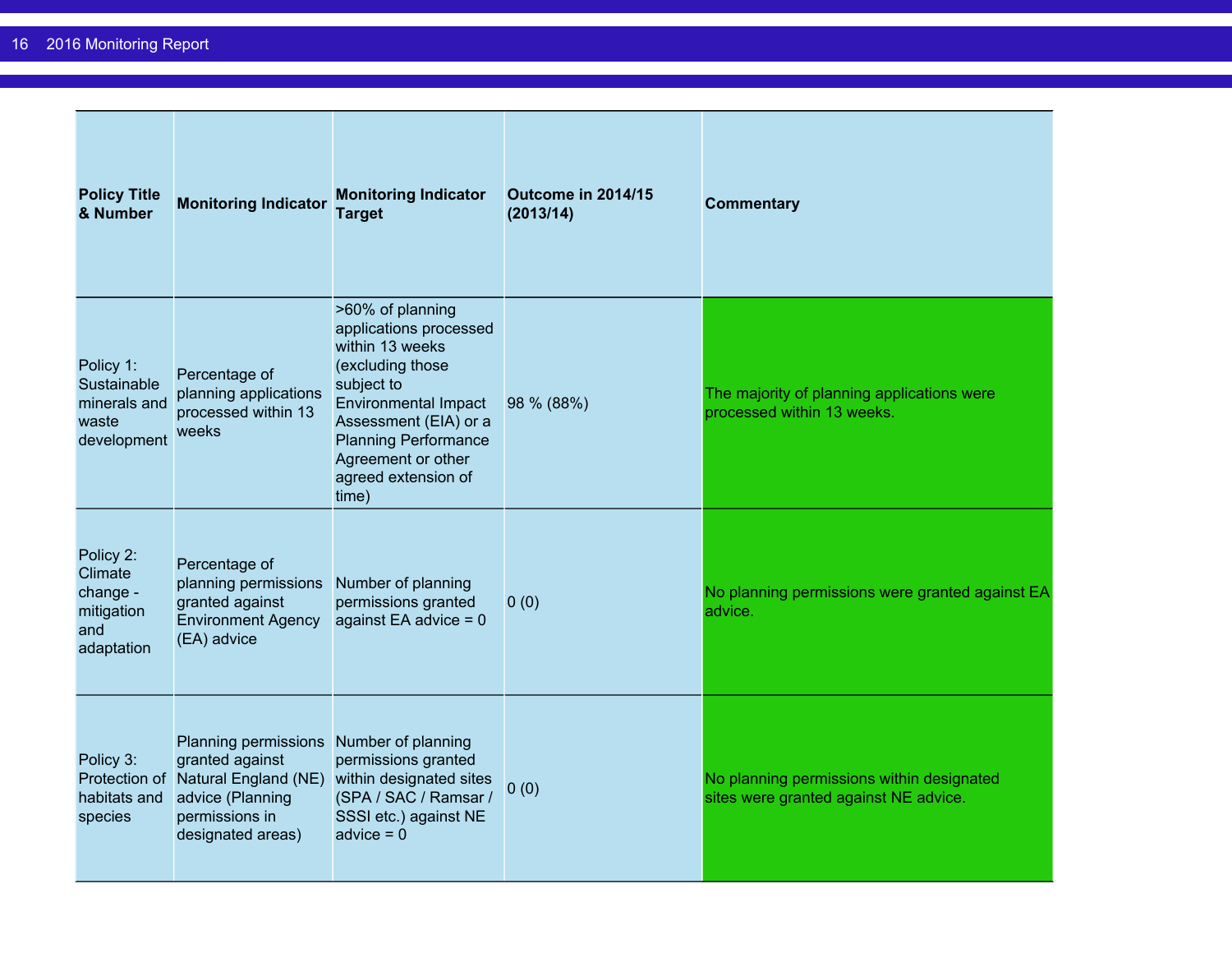| Policy 4:<br>Protection of<br>the<br>designated<br>landscape     | Planning permissions Number of planning<br>granted against NE<br>advice (Planning<br>permissions in<br>designated landscape AONB) against NE<br>areas) | permissions granted<br>within designated<br>landscape areas (NP /<br>$advice = 0$                                                                                                                                                    | 0(0) | No planning permissions were granted in<br>designated landscape areas against NE advice.                             |
|------------------------------------------------------------------|--------------------------------------------------------------------------------------------------------------------------------------------------------|--------------------------------------------------------------------------------------------------------------------------------------------------------------------------------------------------------------------------------------|------|----------------------------------------------------------------------------------------------------------------------|
| Policy 5:<br>Protection of<br>the<br>countryside                 | Planning permissions<br>granted in the<br>countryside contrary<br>to policy.<br>Restoration<br>conditions in<br>exceptional<br>developments.           | Number of planning<br>permissions granted in<br>the countryside<br>contrary to policy = $0$<br>For exceptional<br>developments, number $0(1)$<br>of planning permissions<br>without restoration<br>$conditions = 0$                  | 0(1) | No planning applications granted in the<br>countryside contrary to policy.                                           |
| Policy 6:<br><b>South West</b><br>Hampshire<br><b>Green Belt</b> | Planning permissions<br>granted in the Green<br>Belt contrary to<br>policy.<br>Restoration<br>conditions in<br>exceptional<br>developments.            | Number of planning<br>permissions granted in<br>the Green Belt contrary<br>to policy $= 0$<br>For exceptional<br>developments, number<br>of planning permissions 0 (0)<br>granted without<br>restoration conditions =<br>$\mathbf 0$ | 0(0) | No planning permissions were granted in the<br>Green Belt (in South-West Hampshire) that were<br>contrary to policy. |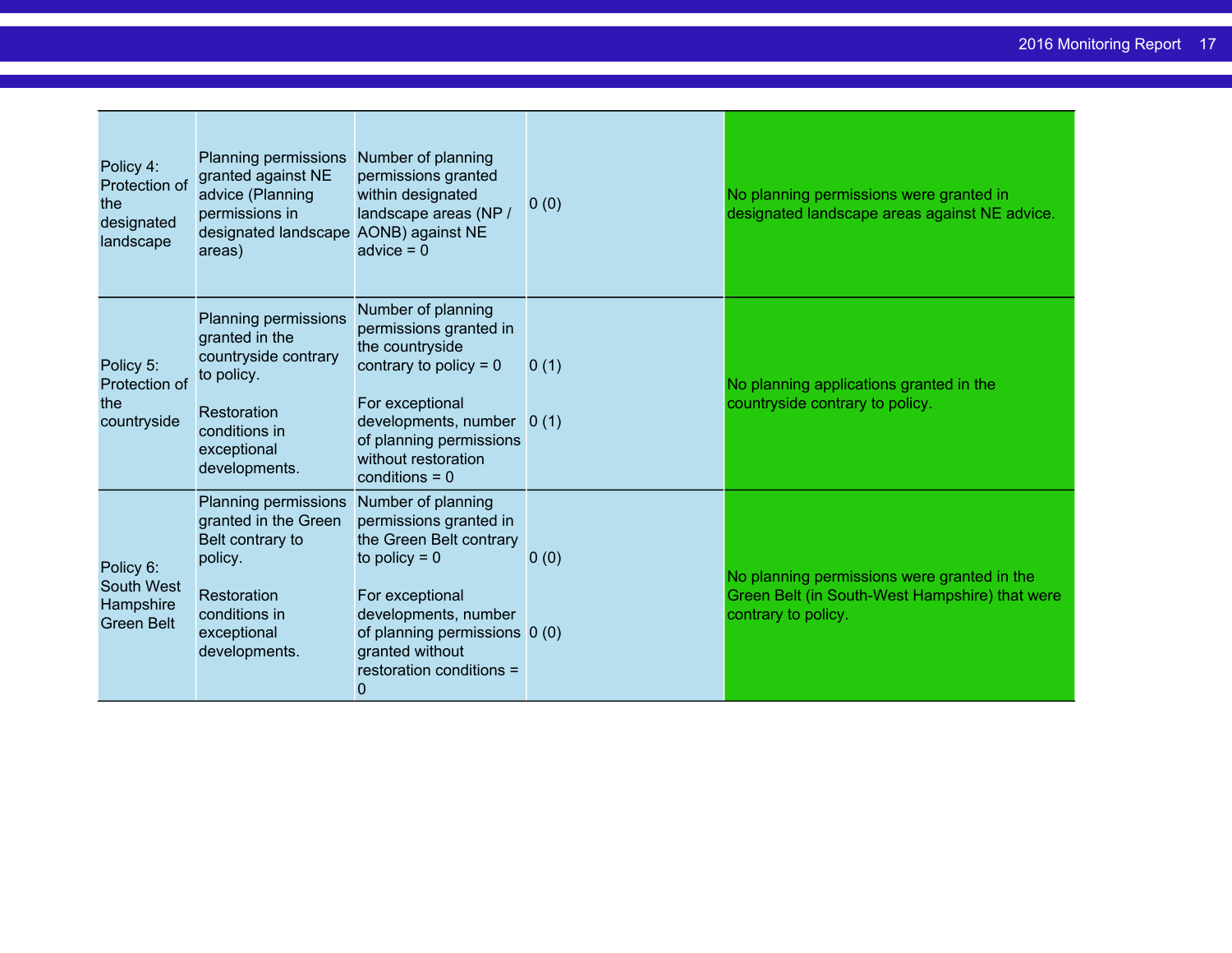| Policy 7:<br>Conserving<br>the historic<br>environment<br>and heritage<br>assets | Planning permissions<br>granted against<br>English Heritage (EH)<br>advice                                                                                                           | Number of planning<br>permissions granted<br>against English<br>Heritage (EH) advice =<br>$\Omega$                                            | 0(0)         | No planning permissions were granted against<br>EH advice.                                                                                 |
|----------------------------------------------------------------------------------|--------------------------------------------------------------------------------------------------------------------------------------------------------------------------------------|-----------------------------------------------------------------------------------------------------------------------------------------------|--------------|--------------------------------------------------------------------------------------------------------------------------------------------|
| Policy 8:<br>Protection of<br>soils                                              | Number of planning<br>permissions that<br>result in a net loss of<br><b>Best &amp; Most Vesatile</b><br>(BMV) agricultural<br>land in Hampshire                                      | Number of planning<br>permissions that result<br>in a net loss of BMV<br>land in Hampshire > 0                                                | 0(0)         | There was no net loss of BMV agricultural land in<br>Hampshire due to planning permissions. BMV is<br>land classified as Grade 1, 2 or 3a. |
|                                                                                  | Planning permissions<br>against Natural<br>England (NE) advice                                                                                                                       | Number of planning<br>permissions granted<br>against NE advice $= 0$                                                                          | 0(0)         | No planning permissions were against NE advice.                                                                                            |
| Policy 9:<br>Restoration<br>of minerals<br>and waste<br>sites                    | Relevant planning<br>permissions have<br>restoration and<br>aftercare conditions                                                                                                     | Number of relevant<br>planning permissions<br>without restoration and<br>aftercare conditions $= 0$                                           | 0(0)         | No planning permissions (where restoration and<br>aftercare were considered necessary) were<br>granted without such conditions.            |
| Policy 10:<br>Protecting<br>public health,<br>safety and<br>amenity              | Planning permissions<br>granted against<br><b>Environment Agency</b><br>(EA) advice.<br>Planning permissions<br>granted against<br><b>Environment Health</b><br>Officer (EHO) advice | Number of planning<br>permissions granted<br>against EA advice $= 0$<br>Number of planning<br>permissions granted<br>against EHO advice $= 0$ | 0(0)<br>0(0) | No planning permissions were granted against EA<br>advice.<br>No planning permissions were granted against<br>EHO advice.                  |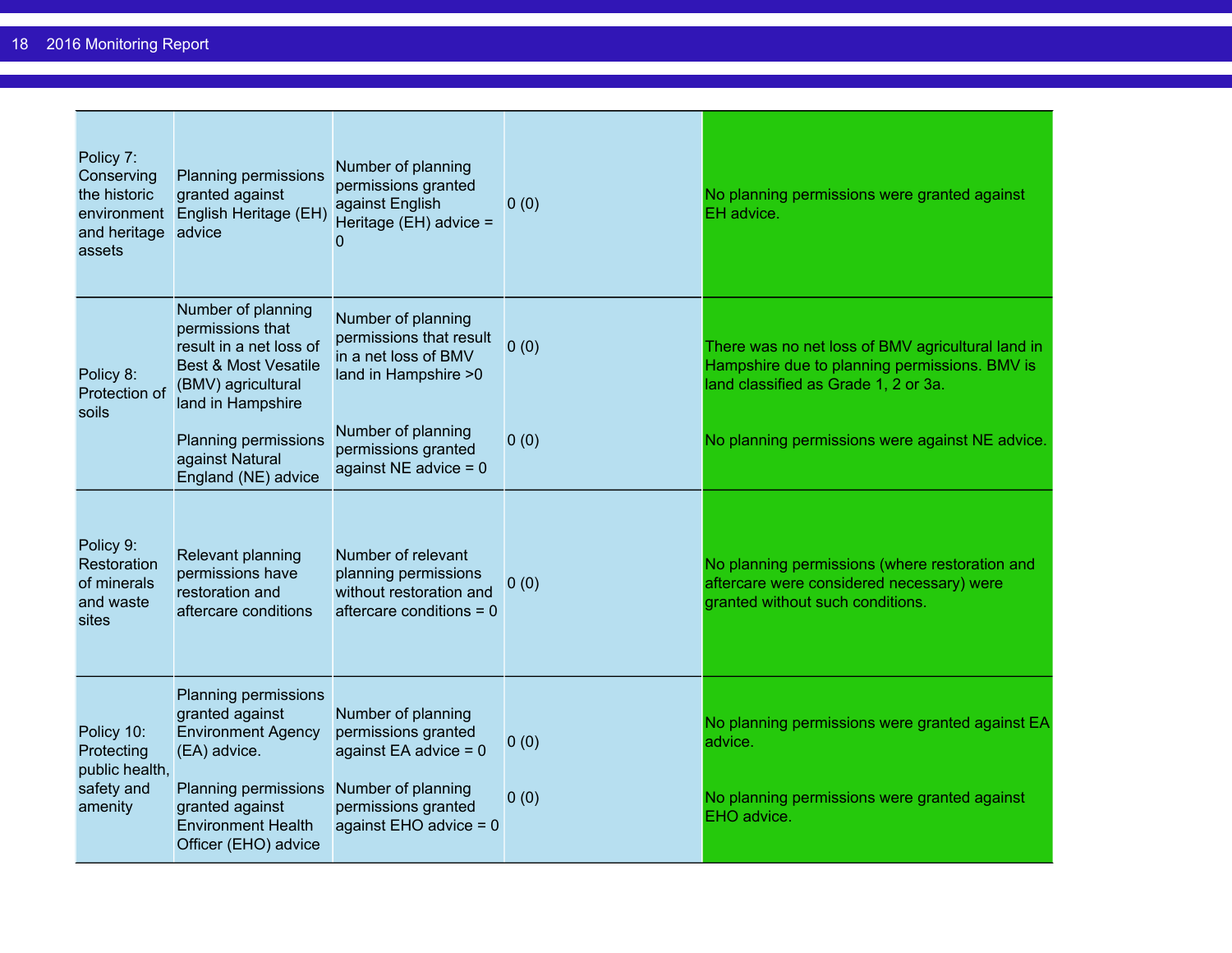| Policy 11:<br>Flood risk<br>and<br>prevention                   | <b>Planning permissions</b><br>granted against<br><b>Environment Agency</b><br>(EA) advice | Number of planning<br>permissions granted<br>against EA advice $= 0$                             | 0(0) | No planning permissions were granted against EA<br>advice.                                                                                                                                                                                                                                                                                                                                                                                                        |
|-----------------------------------------------------------------|--------------------------------------------------------------------------------------------|--------------------------------------------------------------------------------------------------|------|-------------------------------------------------------------------------------------------------------------------------------------------------------------------------------------------------------------------------------------------------------------------------------------------------------------------------------------------------------------------------------------------------------------------------------------------------------------------|
| Policy 12:<br>Managing<br>traffic                               | Planning permissions<br>granted contrary to<br><b>Highway Authority</b><br>(HA) advice     | Number of planning<br>permissions granted<br>contrary to Highway<br>Authority (HA) advice =<br>0 | 0(0) | No planning permissions were granted against<br>HA advice. However permission was granted for<br>16/00322/CMA was granted on a temporary<br>basis, rather than permanently as requested.                                                                                                                                                                                                                                                                          |
| Policy 13:<br>High-quality<br>design of<br>waste<br>development | Planning permissions<br>in the view of MWPA<br>minerals and are of satisfactory<br>design  | Number of planning<br>permissions without<br>satisfactory design $= 0$                           | 0(1) | All planning permissions granted were considered<br>to be of satisfactory design except for the<br>certificate of lawful use where there was no<br>opportunity to influence the design (14/01791/<br>CMA).                                                                                                                                                                                                                                                        |
| Policy 14:<br>Community<br>benefits                             | Percentage of major<br>applications with<br>community benefits                             | Percentage of major<br>applications with<br>community benefits ><br>50%                          | 0(0) | There was no data on major planning applications<br>with community benefits. There are a number of<br>potential issues:<br>a low number of major applications,<br>$\bullet$ .<br>the time needed for agreements relating<br>to community benefits to be put in place,<br>the policy relates to encouraging, rather<br>than requiring, community benefits and<br>as benefits are arranged outside the<br>planning process this data is not<br>routinely collected. |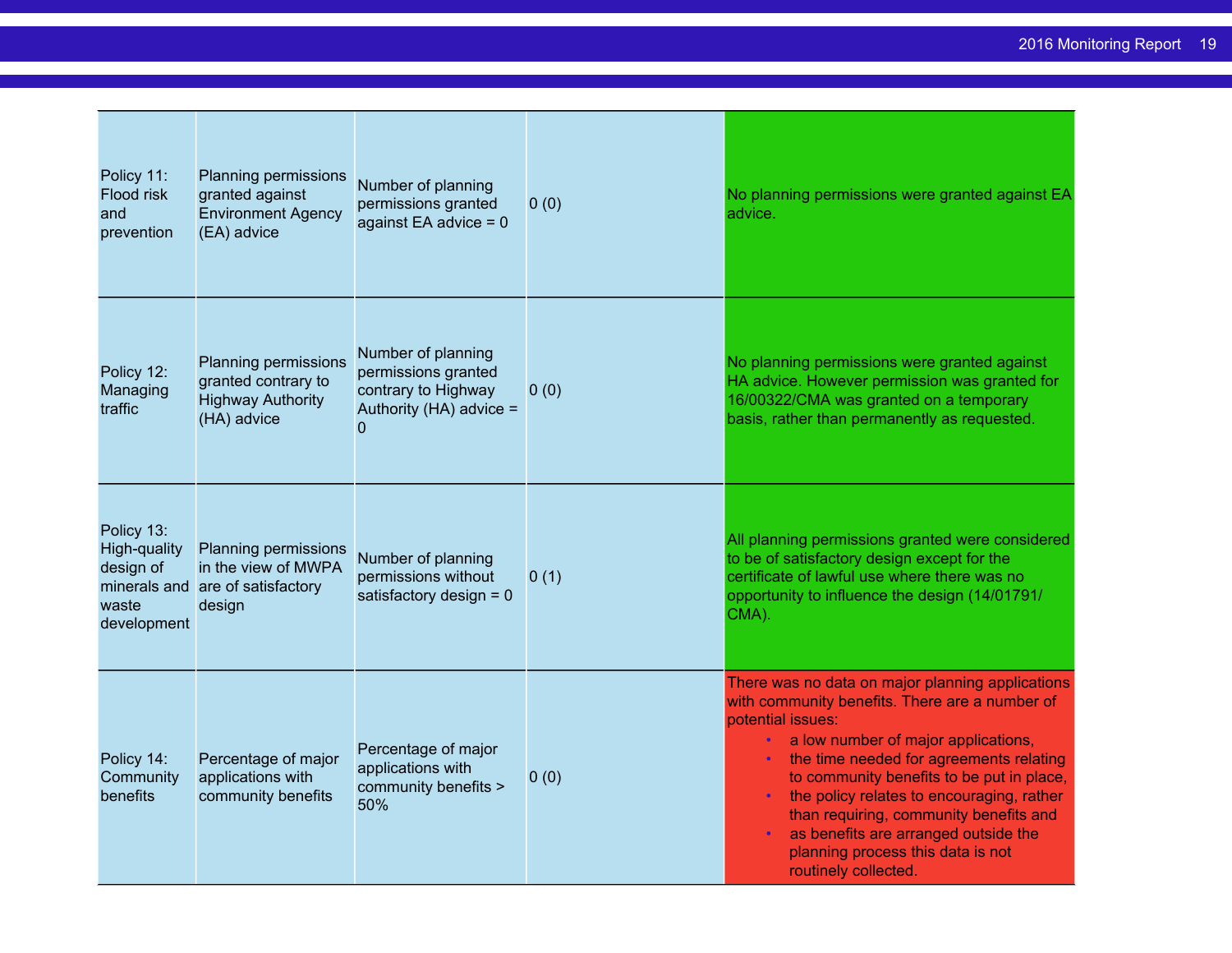|                                                      |                                                                                                                                                                                                                                               |                                                                                                                              |                 | Action points from this are to review the data<br>collection arrangements and to include<br>encouragement of community benefits in the pre-<br>application and application process.                                                                                                                                                                                                                                                                                                                                                                                                                                                                                                                                                                                    |
|------------------------------------------------------|-----------------------------------------------------------------------------------------------------------------------------------------------------------------------------------------------------------------------------------------------|------------------------------------------------------------------------------------------------------------------------------|-----------------|------------------------------------------------------------------------------------------------------------------------------------------------------------------------------------------------------------------------------------------------------------------------------------------------------------------------------------------------------------------------------------------------------------------------------------------------------------------------------------------------------------------------------------------------------------------------------------------------------------------------------------------------------------------------------------------------------------------------------------------------------------------------|
| Policy 15:<br>Safeguarding<br>- mineral<br>resources | <b>Area of Mineral</b><br><b>Safeguarding Area</b><br>(MSA) sterilised by<br>non-mineral<br>development granted<br>permission by Local<br><b>Planning Authority</b><br>(LPA) against<br><b>Minerals Planning</b><br>Authority (MPA)<br>advice | Area of MSA sterilised<br>by non-mineral<br>development granted<br>permission by LPA<br>against MPA advice = $0$<br>hectares | 15.2 ha (4.1ha) | NFDC - 16/10764 Land at Buckland Manor Farm,<br>Alexandra Road, Lymington. Requested<br>conditions that the mineral would be recovered<br>during the development, NFDC responded in the<br>Officers Report that it would be unreasonable to<br>seek such a condition when the matter was not<br>set out in the Core Strategy Policy.<br>NFDC - 16/10497 Merryfield Park, Derritt Lane,<br>Sopley. Requested conditions that the mineral<br>would be recovered during the development,<br>NFDC responded in the Officers Report that "it<br>would now be unreasonable to seek such a<br>condition at this stage on this site (0.7 hectares),<br>when the remainder of the site is currently being<br>developed for housing with no requirement to<br>recover minerals." |
| Policy 16:<br>- minerals                             | Number of<br>safeguarded sites<br>Safeguarding developed for non<br>mineral uses by LPA<br>infrastructure permission against<br><b>MPA</b> advice                                                                                             | Number of safeguarded<br>sites developed for non<br>mineral uses by LPA<br>permission against<br>MPA advice $= 0$            | 0(0)            | No safeguarded sites were developed against<br>MPA advice.<br>Please note that "sites developed" is measured<br>through planning permissions granted for<br>development, rather than a physical development,<br>as waiting until a site is developed would<br>introduce significant delays to the monitoring<br>process.                                                                                                                                                                                                                                                                                                                                                                                                                                               |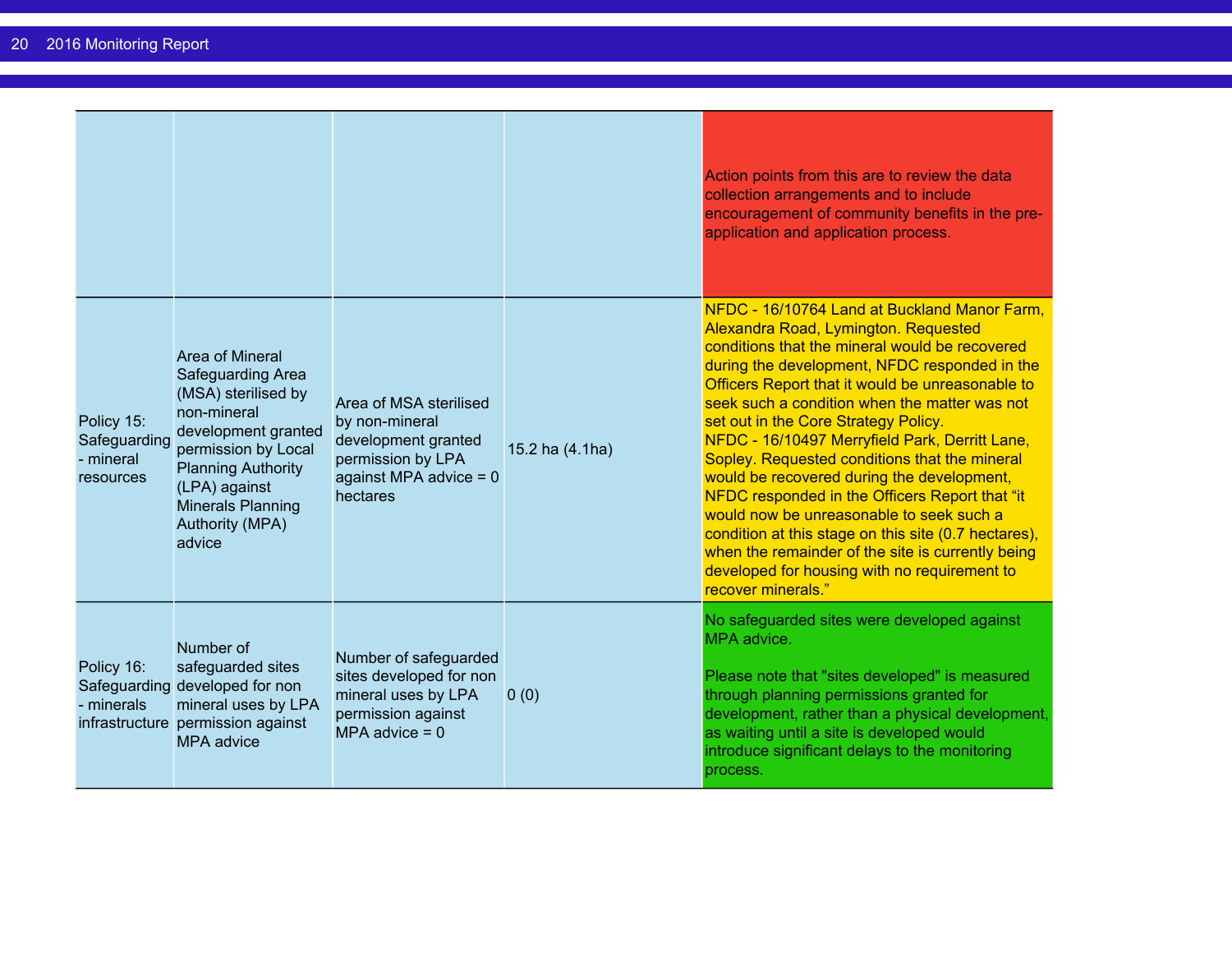| Policy 17:<br>Aggregate<br>supply -<br>capacity and<br>source           | Reduction in<br>aggregate production<br>capacity                  | Aggregate production<br>capacity is not reduced<br>by more than 556,000<br>tonnes per annum<br>(10% of 5.56mtpa)<br>Local land-won<br>aggregate sales exceed 0.95Mt (0.83Mt)<br>$1.56$ mtpa | 5.5Mt (7.59Mt)         | This is the first year that capacity was provided by<br>the operators, in past years it has been estimated<br>from other data received from the operators,<br>therefore this cannot be seen as an official<br>decrease as the methods of measurement have<br>changed.<br>Data from the Local Aggregate Assessment<br>2017. |
|-------------------------------------------------------------------------|-------------------------------------------------------------------|---------------------------------------------------------------------------------------------------------------------------------------------------------------------------------------------|------------------------|----------------------------------------------------------------------------------------------------------------------------------------------------------------------------------------------------------------------------------------------------------------------------------------------------------------------------|
| Policy 18:<br>Recycled<br>and<br>secondary<br>aggregates<br>development | Production of high<br>quality recycled and<br>secondary aggregate | Year on year decrease<br>in the (capacity for)<br>production of high<br>quality recycled and<br>secondary aggregates                                                                        | 1.8Mt (2.6Mt)          | Data from the Local Aggregate Assessment 2017.                                                                                                                                                                                                                                                                             |
| Policy 19:<br>Aggregate                                                 | Rail depot capacity                                               | Rail depot capacity<br>reduced by more than<br>130,000 tonnes per<br>annum (10% of<br>$1.3$ mtpa $)$                                                                                        | 1.10Mtpa (1.10Mtpa)    | There have been no rail depots or wharves lost in<br>the year so estimated capacity remains the same<br>as 2015.                                                                                                                                                                                                           |
| wharves and<br>rail depots                                              | Wharf capacity                                                    | Wharf capacity reduced<br>by more than 256,000<br>tonnes per annum<br>(10% of 2.56mtpa)                                                                                                     | 2 Mtpa (2Mtpa)         | The Local Aggregate Assessment 2017 suggests<br>that is limited headroom at wharves following a<br>survey on capacity.                                                                                                                                                                                                     |
| Policy 20:<br>Local land-<br>won<br>aggregates                          | Landbank for<br>aggregate supply                                  | Landbank falls below 7<br>years worth of<br>aggregate supply<br>(Breach of benchmark<br>over two successive<br>years)                                                                       | 5.71 years (7.4 years) | The full aggregate production capacity is noted.<br>It should be noted that there are currently<br>anticipated applications that would bring this<br>landbank up to 9.7 years in the coming years.<br>Data from the Local Aggregate Assessment 2017.                                                                       |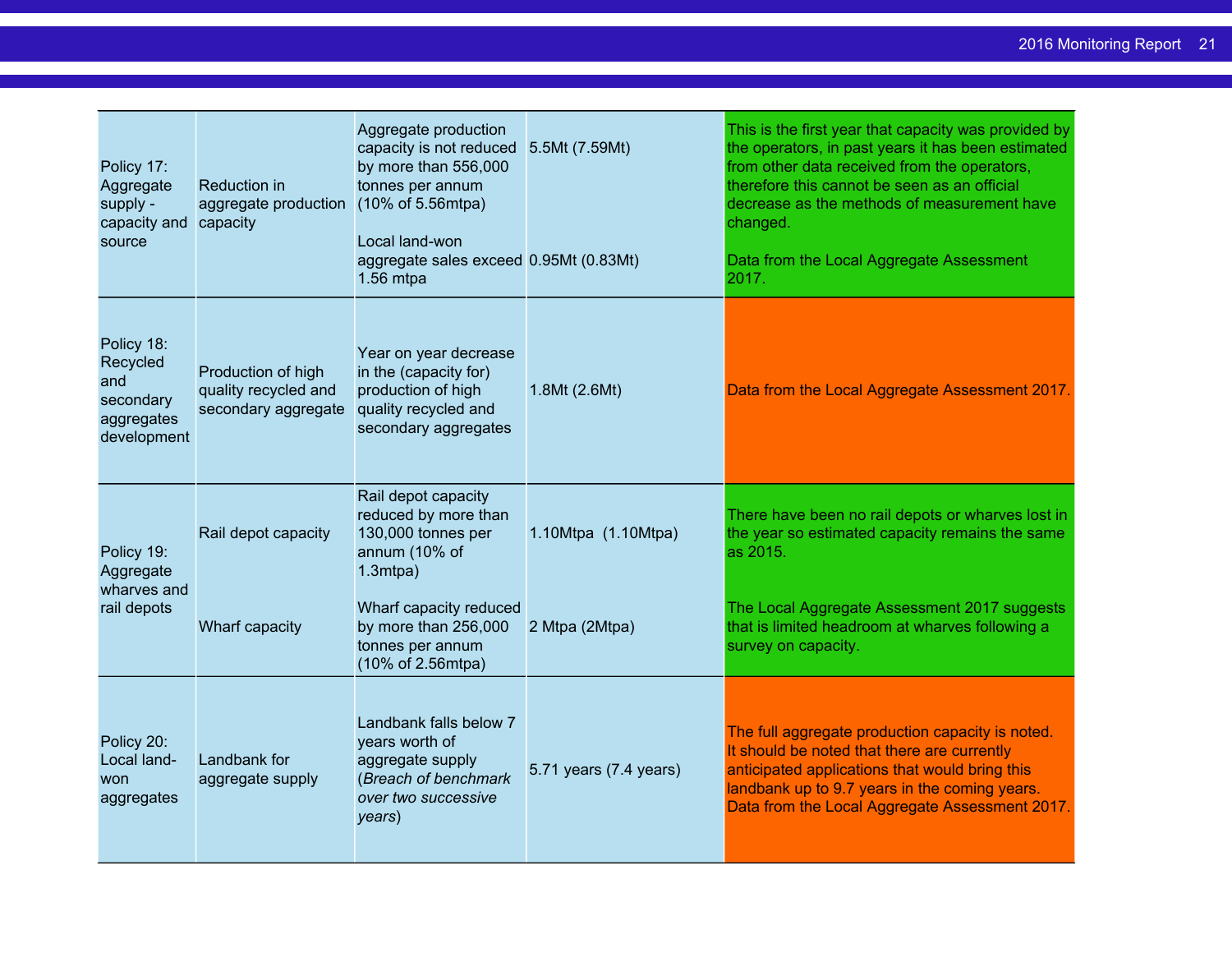| Policy 21:<br>Silica sand<br>development sites | Landbank at<br>individual silica sand                                      | Landbank falls below<br>10 years at individual<br>silica sand sites<br>(Breach of benchmark<br>over two successive<br>years)    | 2.9<br>(2.9)<br>(Confidential in 2014)    | Data from Local Aggregate Assessment 2017.<br>Although target is not below 10 years for over two<br>successive years, 2015 data was based on an<br>average of the previous three years.                                                                                                                                                                                    |
|------------------------------------------------|----------------------------------------------------------------------------|---------------------------------------------------------------------------------------------------------------------------------|-------------------------------------------|----------------------------------------------------------------------------------------------------------------------------------------------------------------------------------------------------------------------------------------------------------------------------------------------------------------------------------------------------------------------------|
| Policy 22:<br>Brick-making<br>clay             | Landbank for brick-<br>making clay                                         | Landbank falls below<br>25 years worth of brick-<br>making clay supply<br>(Breach of benchmark<br>over two successive<br>years) | 20 years (21 years) (21<br>years in 2014) | With the granting of Planning Application 14/<br>01234/CMAS (on 22/12/2014) on the allocated<br>site in Michelmersh, it was stated there are<br>sufficient reserves for 19 years based on a<br>throughput of 10,000m3 per annum. It was<br>estimated that no extraction would be required in<br>the extension area until 2017, bringing the total<br>landbank to 20 years. |
| Policy 23:<br>Chalk                            | Amount of chalk<br>extracted in tonnes<br>development per annum (tpa)      | Amount of chalk<br>extracted in tonnes per<br>annum $(tpa)$ <<br>25,000tpa                                                      | <25,000 tonnes (> 25,000<br>tonnes)       | Extraction at each site was relatively small-scale,<br>only slightly going over 25,000.<br>All chalk was for non-aggregate purposes.<br>Data from the 2015 Aggregate Monitoring Survey<br>returned forms.                                                                                                                                                                  |
| Policy 24: Oil<br>and gas<br>development       | Planning permission<br>granted in the<br>countryside contrary<br>to policy | Number of planning<br>permissions granted in<br>the countryside<br>contrary to policy = $0$                                     | 0(0)                                      | No Oil and Gas planning permissions granted in<br>2016.                                                                                                                                                                                                                                                                                                                    |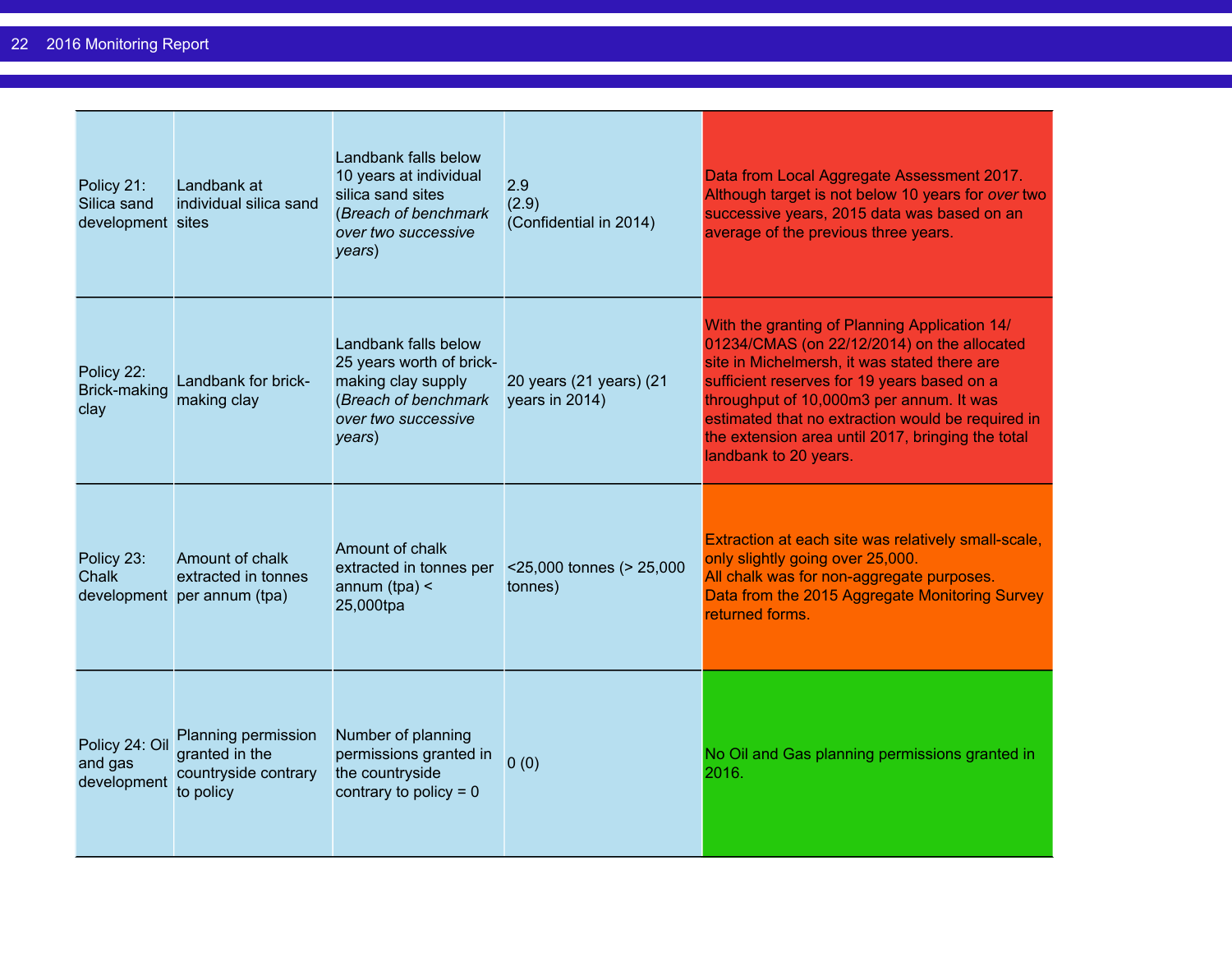| Policy 25:<br>Sustainable<br>waste<br>management                 | Amount / percentage<br>of non-hazardous<br>waste recycled                                                                                                                                   | Recycling not reaching<br>60% by 2020                                                                                                                                                                                                                                                                                            | 44%<br>(51%)<br>(65% in 2014)                                                                                                                                                  | The 2016 Environment Agency Waste Data<br>Interrogator shows that of all household,<br>commercial and industrial 'waste removed' from<br>sites in Hampshire $-44\%$ (51%) was sent for<br>'recovery' while 7% (7%) was treated. Please<br>note this figure will include some waste arisings<br>which did not originate in Hampshire.<br>Based on data from Waste Data Flow, MSW<br>waste arisings in 2016 were 853,916 tonnes<br>(843,786). The<br>treatment of this waste was as follows:<br><b>Recycled 26% (26%)</b><br><b>Composted 12% (12%)</b><br><b>Recovered 55% (55%)</b><br>Landfill 7% (8%) |
|------------------------------------------------------------------|---------------------------------------------------------------------------------------------------------------------------------------------------------------------------------------------|----------------------------------------------------------------------------------------------------------------------------------------------------------------------------------------------------------------------------------------------------------------------------------------------------------------------------------|--------------------------------------------------------------------------------------------------------------------------------------------------------------------------------|---------------------------------------------------------------------------------------------------------------------------------------------------------------------------------------------------------------------------------------------------------------------------------------------------------------------------------------------------------------------------------------------------------------------------------------------------------------------------------------------------------------------------------------------------------------------------------------------------------|
| Policy 26:<br>Safeguarding<br>- waste<br>infrastructure          | Number of<br>safeguarded sites<br>developed for non-<br>waste uses by Local<br><b>Planning Authority</b><br>(LPA) permission,<br>against Waste<br><b>Planning Authority</b><br>(WPA) advice | Number of safeguarded<br>sites developed for<br>non-waste uses by LPA 0 (0)<br>permission, against<br>WPA advice $= 0$                                                                                                                                                                                                           |                                                                                                                                                                                | No safeguarded sites were developed against<br>WPA advice.<br>Please note that "sites developed" is measured<br>through planning permissions granted for<br>development, rather than a physical development,<br>as waiting until a site is developed would<br>introduce significant delays to the monitoring<br>process.                                                                                                                                                                                                                                                                                |
| Policy 27:<br>Capacity for<br>waste<br>management<br>development | Capacity and<br>operational status of<br>waste management<br>facilities                                                                                                                     | Provision of additional<br>recycling and recovery<br>capacity:<br>$2011 - 2015 = 370,000$<br>tonnes<br>$2016 - 2020 = 205,000$<br>tonnes<br>$2021 - 2030 = 102,000$<br>tonnes<br>No net loss of waste<br>management capacity<br>from closure of sites<br>and/or no new recycling<br>or recovery capacity<br>proposals (Breach of | 94,000 tonnes per annum<br>Cumulative to 2016:<br>494,700 tonnes<br>No net loss<br>$(142,000$ tonnes per<br>annum)<br>(Cumulative to 2015:<br>400,700 tonnes)<br>(No net loss) | New waste management capacity was permitted<br>for:<br>84,000tpa energy recovery using Advanced<br>Conversion Technology (ACT) (gasification) to<br>convert non-hazardous waste into electricity and<br>heat (16/00058/CMAN - Plot 37, Central Way,<br>Walworth Industrial Estate) 10,000tpa green<br>waste dry anaerobic (16/02203/HCC - Down<br>Farm, Alton Road, Odiham)<br>No capacity was lost through revoked,<br>surrendered or expired environmental permits,<br>based on data from the Environment Agency on<br>Environmental Permitting - Waste sites.                                        |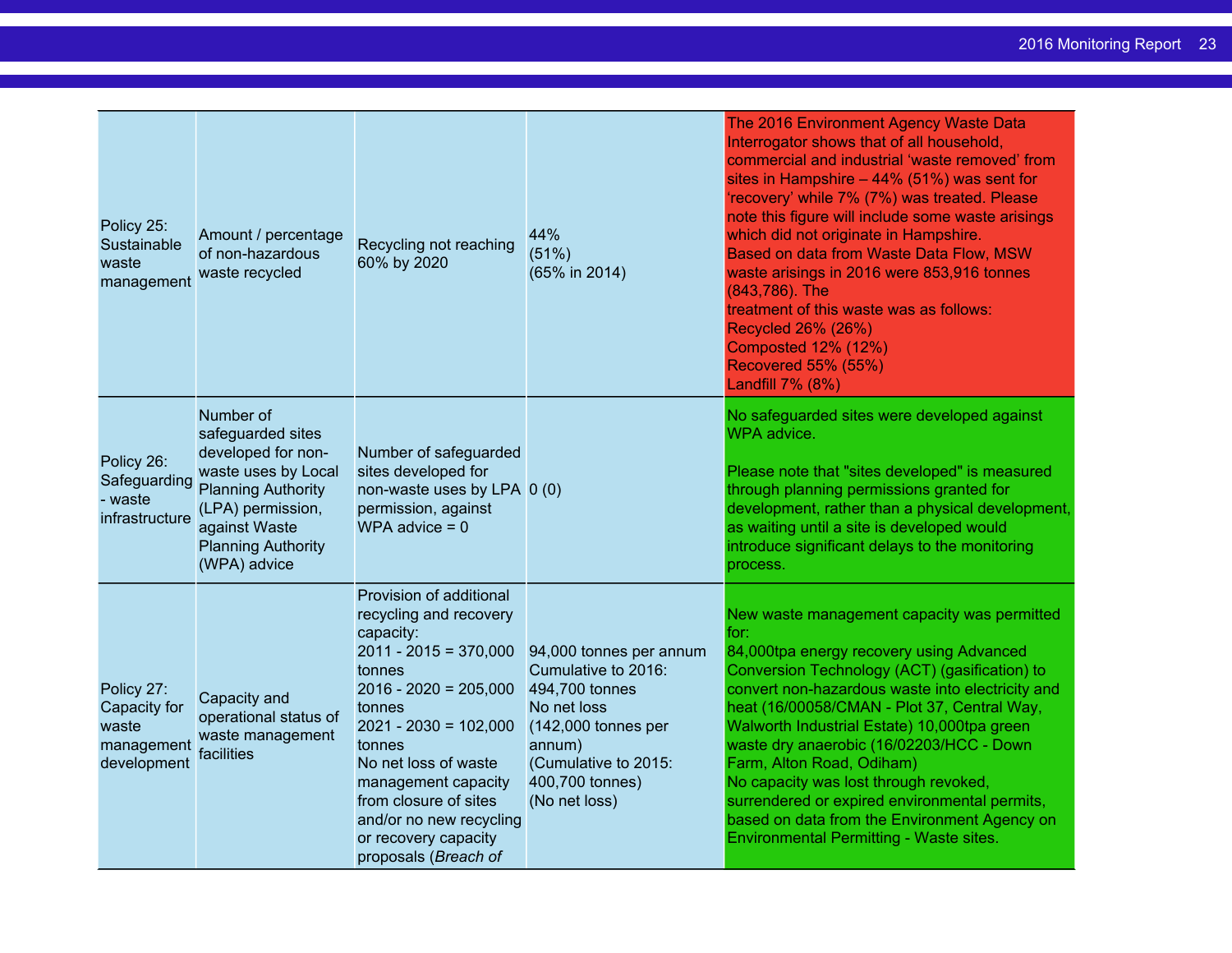|                                                                                        |                                                                              | benchmark over two<br>successive years)                                                                                                                                                             |                                                                                                                                                              |                                                                                                                                                                                                                                                                                                                                                                                                                                                                                                        |
|----------------------------------------------------------------------------------------|------------------------------------------------------------------------------|-----------------------------------------------------------------------------------------------------------------------------------------------------------------------------------------------------|--------------------------------------------------------------------------------------------------------------------------------------------------------------|--------------------------------------------------------------------------------------------------------------------------------------------------------------------------------------------------------------------------------------------------------------------------------------------------------------------------------------------------------------------------------------------------------------------------------------------------------------------------------------------------------|
| Policy 28:<br>Energy<br>recovery<br>development produced                               | Number of facilities<br>and amount of<br>renewable energy                    | Decrease in number of<br>facilities and/or amount<br>of renewable energy<br>produced (Breach of<br>benchmark over two<br>successive years)                                                          | 22 sites 442,631MWh<br>(19 sites) (409,648MWh)                                                                                                               | 10 landfill gas sites, 3 energy recovery facilities, 3<br>sewage sludge, 4 biomass (CHP) and 2<br>Anaerobic Digestion (AD) facilities with a total<br>installed capacity of 74.20MW (67.01MW).<br>One new site came online in this period. As per<br>the previous year, one site is also noted as not<br>producing energy.<br>Data is based on operator information, please<br>note that the new site that came online, although<br>providing capacity data did not provide energy<br>generation data. |
| Policy 29:<br>Locations<br>and sites for<br>waste<br>management                        | Planning permissions Planning permissions<br>in accordance with<br>Policy 29 | not in accordance with<br>Policy 29                                                                                                                                                                 | 0(1)                                                                                                                                                         | Target was met.                                                                                                                                                                                                                                                                                                                                                                                                                                                                                        |
| Policy 30:<br>Construction,<br>demolition<br>and<br>excavation<br>waste<br>development | Amount of high<br>quality recycled and<br>secondary aggregate<br>production  | Once 1mtpa production<br>reached, production of<br>high quality recycled<br>and secondary<br>aggregate production<br>decreases below 1mtpa<br>(Breach of benchmark<br>over two successive<br>years) | Recycled: 0.95 million<br>tonnes $(mt)$ $(0.99mt)$<br>Recovered: 397 thousands<br>tonnes (kt) (478kt)<br>Reclamation: 81kt (0kt)<br>Construction: 0kt (42kt) | This indicator shows the four broad classifications<br>for beneficial uses of inert waste.<br>Overall, the amount of inert waste put to<br>beneficial uses has reduced by 0.08% from<br>1.51mt in 2015 to 1.43mt in 2016.<br>Notes:<br>Recycled is the figure as recorded in the 2016<br>Local Aggregate Assessment.                                                                                                                                                                                   |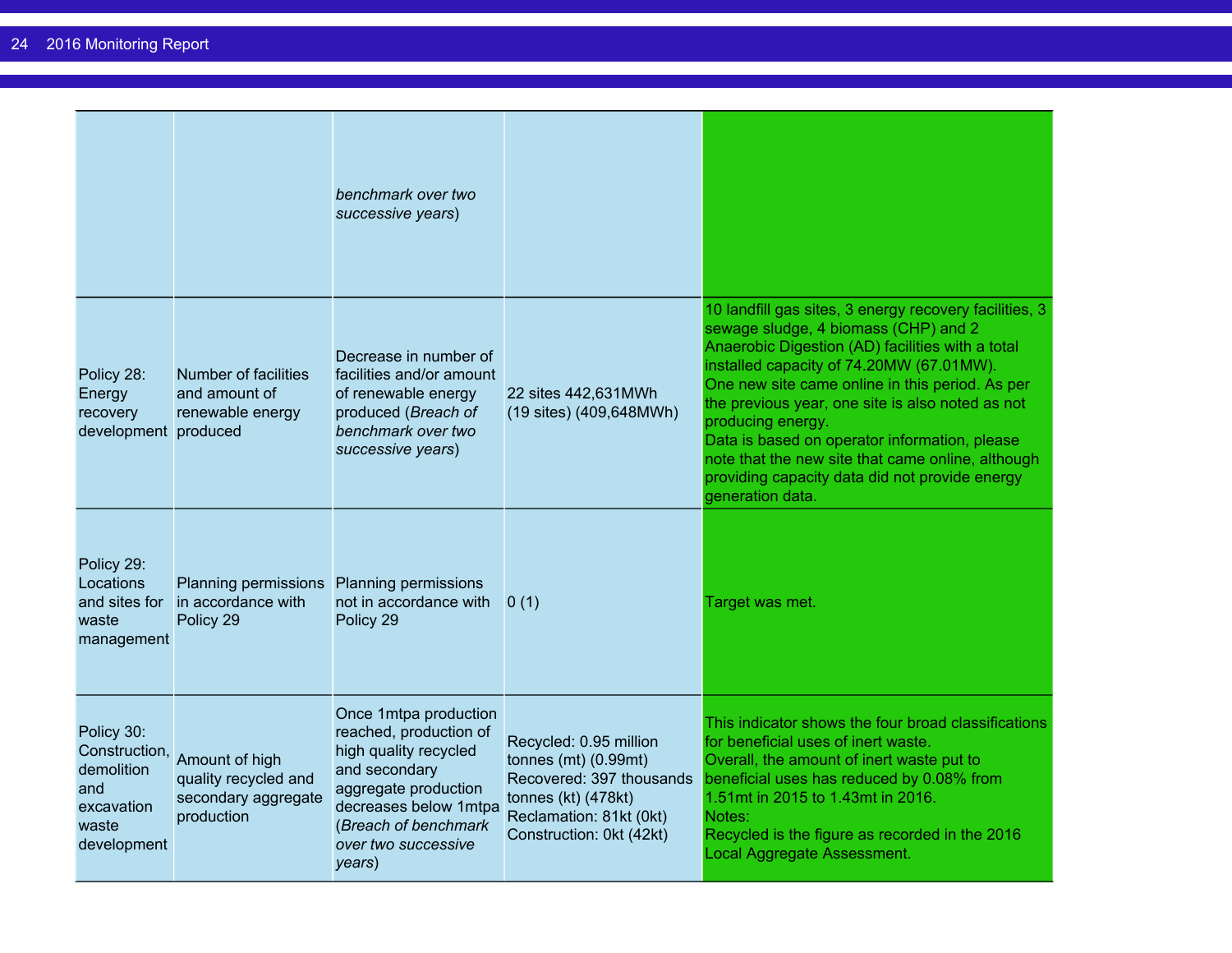|                                                   |                                                                                                                                                           |                                                                                                                                                                      |                                                           | Recovered, reclaimed and construction figures<br>are taken from the Environment Agency Waste<br>management 2015 in South East England data<br>tables.                                                                                                                                                                                                                                                                                                                                                                                                                                                                                                                                                                                                                                                                                                                                                 |
|---------------------------------------------------|-----------------------------------------------------------------------------------------------------------------------------------------------------------|----------------------------------------------------------------------------------------------------------------------------------------------------------------------|-----------------------------------------------------------|-------------------------------------------------------------------------------------------------------------------------------------------------------------------------------------------------------------------------------------------------------------------------------------------------------------------------------------------------------------------------------------------------------------------------------------------------------------------------------------------------------------------------------------------------------------------------------------------------------------------------------------------------------------------------------------------------------------------------------------------------------------------------------------------------------------------------------------------------------------------------------------------------------|
| Policy 31:<br>Liquid waste<br>and waste<br>water  | Number of and<br>capacity of Waste<br><b>Water Treatment</b><br>Works (WWTW) with<br>co-disposal of liquid<br>management wastes and/or biogas<br>recovery | Decrease in number of<br>WWTW and/or capacity<br>for co-disposal of liquid<br>wastes and/or biogas<br>recovery (Breach of<br>benchmark over two<br>successive years) | 3 sites, 3.30MW<br>(3 sites, 3.29MW)                      | Figure only records capacity of those WWTW with<br>co-disposal capability.<br>Please note that this capacity is also included in<br>the capacity reported for the Policy 28 monitoring<br>indicator.<br>Data is based on operator information.                                                                                                                                                                                                                                                                                                                                                                                                                                                                                                                                                                                                                                                        |
| Policy 32:<br>Non-<br>hazardous<br>waste landfill | Lifetime of landfill<br>capacity void                                                                                                                     | Lifetime of landfill<br>capacity void drops<br>below 4 years                                                                                                         | 2.7 years<br>$(3.1 \text{ years})$<br>(4.2 years in 2014) | Landfill capacity as of 31.12.16 based upon<br>averaged annual inputs as recorded by the<br>Environment Agency and voids as reported by the<br>operators.<br>Based on data from the Environment Agency's<br>Waste Data Interrogator, the amount of waste<br>received at Hampshire's non-hazardous landfills<br>(Squabb Wood, Blue Haze and Pound Bottom <sup>23</sup> )<br>in 2016 was 287,806 (383,000) tonnes, of which<br>57% (75%) came from Hampshire.<br>In 2016 around 215,553 (269,000) tonnes of<br>household, industrial and commercial waste<br>received in landfills came from Hampshire.<br>100,436, 47% (74%) was deposited in<br>Hampshire. That means around 115,116 (62,000)<br>tonnes of waste from Hampshire went to landfills<br>outside Hampshire. At the same time, around<br>75,000 (70,000) tonnes of waste from other<br>authorities was received at landfills in Hampshire. |

23. The Pound Bottom landfill is within the Wiltshire administrative boundary, however as the HMWP applies to the whole New Forest National Park it is monitored here. Due to this, other figures from the EA on Hampshire's waste may not include Pound Bottom.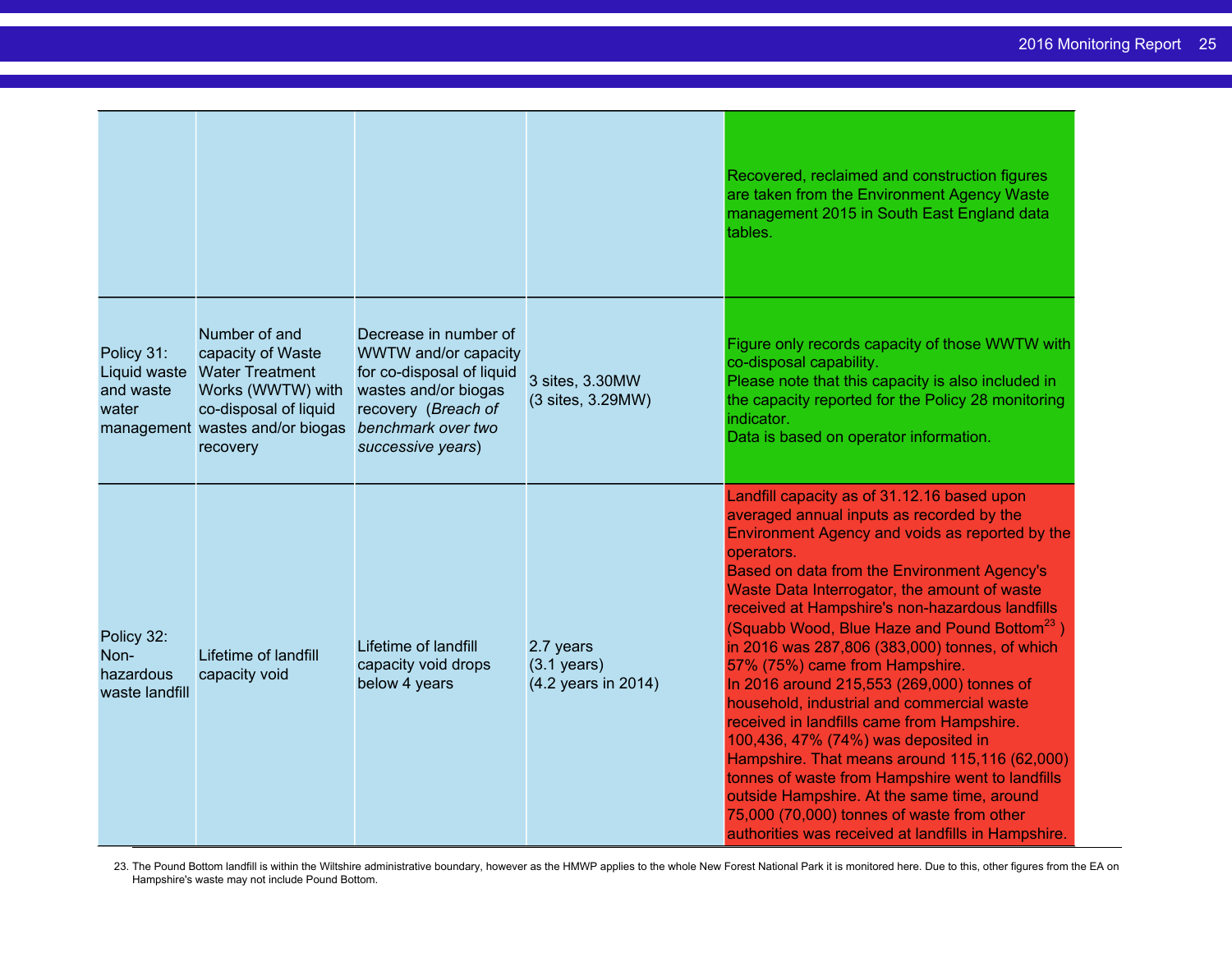|                                                                                                               |                                                                                                                                                           |                                                                                         |                                                                          | Furthermore, Squabb Wood landfill ceased<br>operation on the 30 <sup>th</sup> September 2016.                                                                                                                  |
|---------------------------------------------------------------------------------------------------------------|-----------------------------------------------------------------------------------------------------------------------------------------------------------|-----------------------------------------------------------------------------------------|--------------------------------------------------------------------------|----------------------------------------------------------------------------------------------------------------------------------------------------------------------------------------------------------------|
| Policy 33:<br><b>Hazardous</b><br>waste<br>development                                                        | Amount of hazardous<br>and low level waste management<br>arisings and capacity                                                                            | Hazardous waste<br>management capacity<br>is higher than estimated<br>arisings          | Arisings: 125,600 (118,000) waste arisings.<br>Deposits: 77,800 (67,000) | Existing capacity is more than the estimated<br>Data on arisings from Hampshire and deposits in<br>Capacity: 232,000(232,000) Hampshire is from the Environment Agency's<br>Hazardous Waste Data Interrogator. |
| Policy 34:<br>Safeguarding<br>potential<br>minerals and<br>waste wharf<br>and rail<br>depot<br>infrastructure | Planning permissions<br>granted contrary to<br>advice of the Minerals<br><b>Planning Authority</b><br>(MPA) / Waste<br><b>Planning Authority</b><br>(WPA) | Number of planning<br>permissions granted<br>contrary to advice of<br>the MPA/WPA = $0$ | 0(0)                                                                     | No safeguarded sites were developed against<br>WPA advice.                                                                                                                                                     |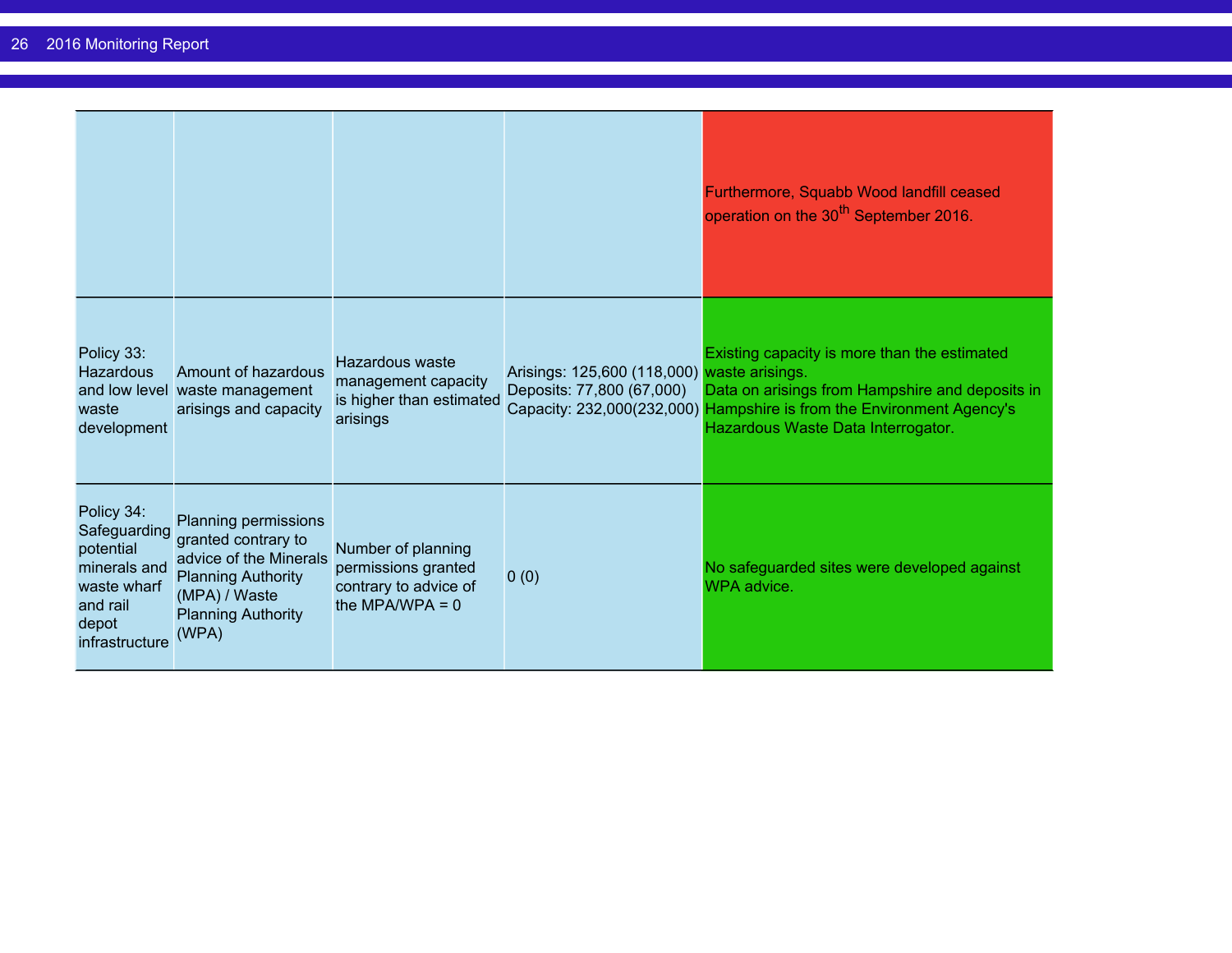## <span id="page-26-0"></span>**5. Reviewing the Monitoring Targets**

#### **Monitoring Review**

- 5.1 The review of the output indicator outcomes and commentary shows that the majority of output indicator targets (74% of policies with a green rating) were achieved during 2016. Where targets were not achieved, it may be due to a variety of factors:
	- inappropriate indicator / target;
	- external factors, such as in government policy; and
	- changes in market conditions or behaviour from the general public.
- 5.2 Where indicators have been breached, or are close to breaching in subsequent years, the Hampshire Authorities and SDNPA monitor the situation closely and take account of the identified need in their decision making. The Hampshire Authorities and SDNPA also engage with operators and land-owners in order to support the submission of sustainable planning applications in accordance with minerals and waste planning policy. Should it be noted that certain indicators have been breached in successive years, these areas will be noted for particular attention during any upcoming reviews of planning policy.
- 5.3 Indicators associated with silica sand and brick-making clay are prone to considerable variations and subject to confidentiality issues due to the small number of sites and operators. The Hampshire Authorities and SDNPA are actively engaged with the operators running these sites, though it will ultimately be an operator decision whether to apply for further planning permissions in order to increase reserves.

#### **Policy Review**

- 5.4 A summary of issues which have arisen in Hampshire Authorities and SDNPA officer applying HMWP policies to date is included here. These comments will help in the monitoring of the HMWP, as well as in shaping any future planning policy.
- 5.5 Granting certificates of lawful use (CLUs) has highlighted a discrepancy that exists in how these decisions are made to those of a planning application submitted before a development takes place. Due to the fact that in CLUs the development already exists and is simply certified as lawful by the Local Planning Authority, rather than permitted per se, there is little opportunity to ensure it is in accordance with the adopted Plan. A review of the Plan would need to consider whether there is a way of affecting this through new policy or if the current legal framework prevents this issue from being addressed.
- 5.6 The downward trend for the indicator for *Policy 25* between 2015 and 2016 (a drop in recycling from 51% to 44%) may simply be due to varying commercial circumstances, but also highlights that waste trends are affected by factors outside an LPAs control (e.g. drops in profitability for recycled materials). This indicator will need to be closely monitored and if the downward trend continues further exploration of the causes and potential remedies within the LPAs control will be required.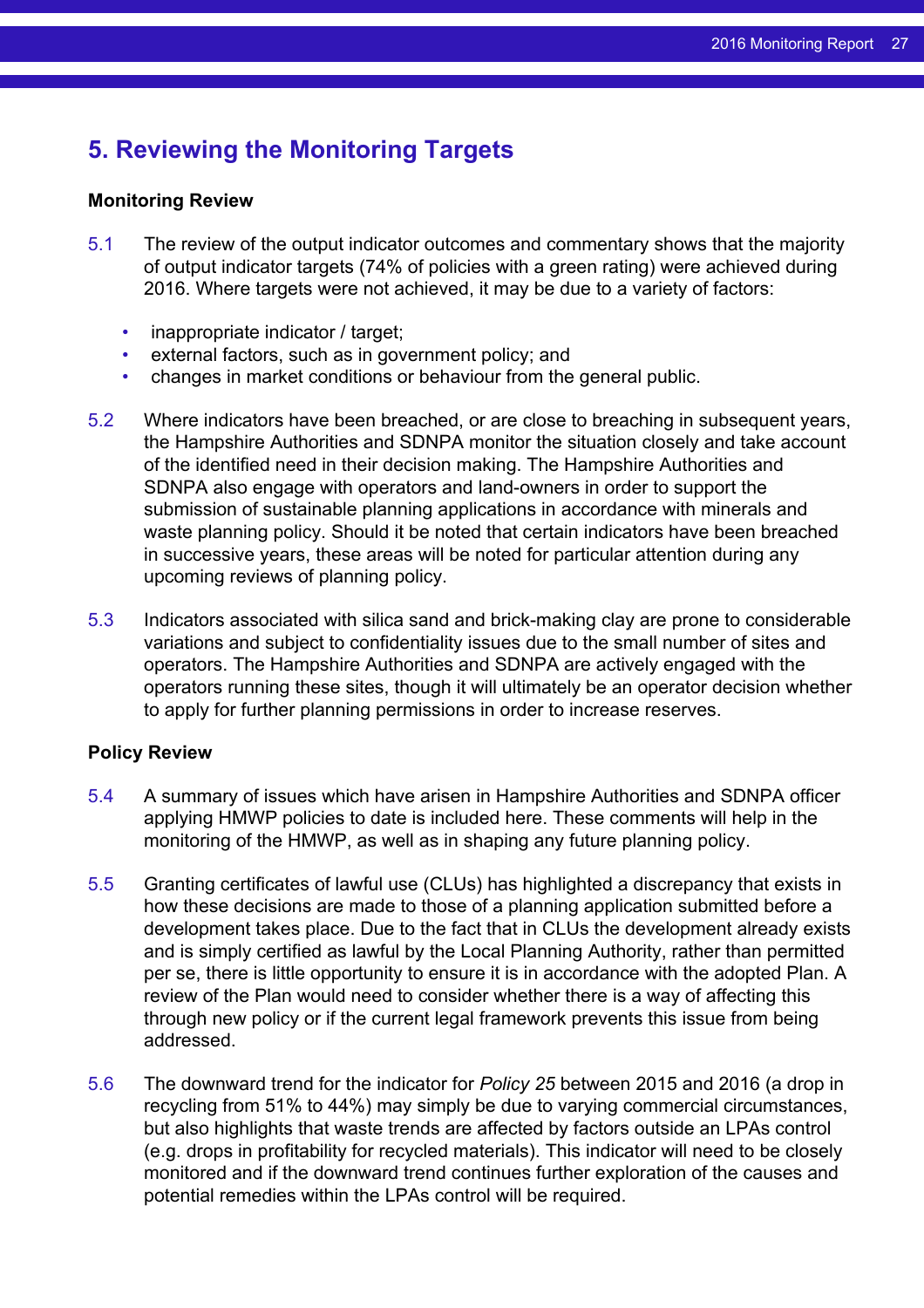- 5.7 The on-going downward trend for landfill capacity (indicator for *Policy 32*) is the subject of current investigation, though it should be noted that the Plan provides for the expansion of one of the existing landfills, a landfill allocation and a landfill criteria based policy which should all enable operators to pursue further landfill opportunities.
- 5.8 It should also be noted that *Policy 21 (Permitted reserve at individual silica sand sites)* and *Policy 22 (Landbank from brick-making clay)* have breached their threshold for more than two successive years.
- 5.9 The aforementioned areas in particular should be given particular attention during any upcoming reviews of planning policy.

#### **Policy Review - Previous Comments**

5.10 Comments from previous Monitoring Reports are included below in order to maintain a comprehensive overview.

| <b>HMWP Policy</b>                                            | <b>Comment</b>                                                                                                                                                                                                                                                                                                                                                                                                                     |
|---------------------------------------------------------------|------------------------------------------------------------------------------------------------------------------------------------------------------------------------------------------------------------------------------------------------------------------------------------------------------------------------------------------------------------------------------------------------------------------------------------|
| Policy 2 (Climate Change)                                     | It may help if text or policy could refer to the consideration of self<br>sustaining sites (in terms of energy) to achieve more sustainable<br>outcomes. Items such as solar panels on roofs and banks, wind<br>power and building orientation may provide opportunities. The use<br>of green roofs may also increase biodiversity, if appropriate, if<br>there are no other possibilities to enhance within the site<br>boundary; |
| Policy 3 (Habitats and species):                              | Although the policy is about protection from adverse impacts as<br>well as mitigation and compensation for loss, it may be useful to<br>proactively encourage biodiversity enhancement through design,<br>layout and management;                                                                                                                                                                                                   |
| Policies 4 and 5                                              | could benefit from more clarity in regard to what kind of<br>restoration is appropriate if a business was to fail (go into<br>liquidation);                                                                                                                                                                                                                                                                                        |
| Policy 7 (Heritage assets):                                   | A better definition of a locally recognised asset would be helpful;                                                                                                                                                                                                                                                                                                                                                                |
| Policy 8 (Soils):                                             | When soils are restored to agriculture they will not be of best and<br>most versatile agricultural land quality until some time has passed<br>so they need to be monitored until soil structure shows what final<br>quality is attained;                                                                                                                                                                                           |
| Policy 9 (Restoration of minerals<br>and waste developments), | In relation to it may be beneficial to include the words 'public<br>water supply/storage' and 'recreation/access/ etc.' in the actual<br>policy as opposed to the supporting text;                                                                                                                                                                                                                                                 |
| Policy 10 (Protecting public<br>health and safety):           | May need to review the criterion 'g' and 'i' as the formatting can<br>confuse the reader. Criterion 'j' could also be improved- as its<br>cumulative impact of the development on the locality which may<br>be in conjunction with existing or allocated development, or in<br>conjunction with land use (e.g. internationally designated sites,<br>landscape character areas etc.)                                                |
| Policy 11 (Flood risk and<br>prevention):                     | May be better if re-titled 'Flood risk and groundwater protection /<br>drainage';                                                                                                                                                                                                                                                                                                                                                  |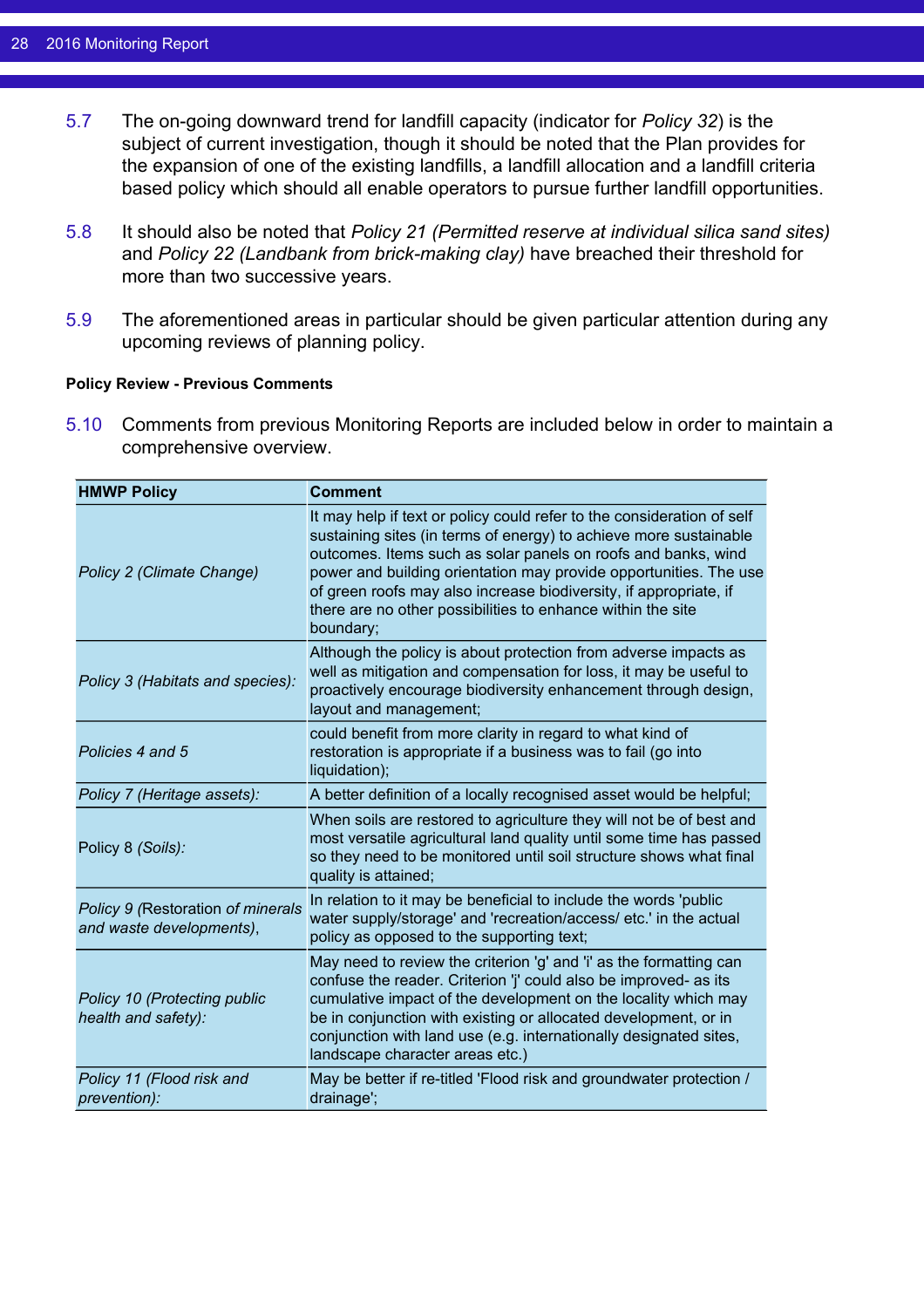| <b>Policy 14 (Community Benefits</b>                    | It may be necessary to give more clarity in regard to the form of<br>land use/enhancement with recreational and other benefits. The<br>supporting text for Policy 5 (Protection of the countryside) refers<br>to the restoration of mineral and waste developments that can<br>lead to enhanced public access and additional recreational uses,<br>providing benefits to rural communities and this may be better<br>placed under);<br>This policy does not relate directly to work done by the Minerals<br>or Waste Planning Authority, as it refers to bilateral agreements<br>that do not include the Minerals and Waste Planning Authority. It<br>is also difficult to monitor on an annual basis, as such agreements<br>as the policy encourages can take time to be established and<br>implemented. There is also no obligation for such agreements to<br>be reported to the Mineral and Waste Planning Authority.                                                                                                                                                                                                                                                                                                                                                                            |
|---------------------------------------------------------|-----------------------------------------------------------------------------------------------------------------------------------------------------------------------------------------------------------------------------------------------------------------------------------------------------------------------------------------------------------------------------------------------------------------------------------------------------------------------------------------------------------------------------------------------------------------------------------------------------------------------------------------------------------------------------------------------------------------------------------------------------------------------------------------------------------------------------------------------------------------------------------------------------------------------------------------------------------------------------------------------------------------------------------------------------------------------------------------------------------------------------------------------------------------------------------------------------------------------------------------------------------------------------------------------------|
| Policy 15 (Safeguarding -<br>mineral resources):        | Historic England noted that "Malmstone is not safeguarded in<br>Hampshire for the reasons set out in paragraphs 6.16 and 6.17 of<br>the HMWP, i.e. that a resource has not identified or worked for<br>over half a century and there is no evidence that is sourced in<br>Hampshire other than recycling from old buildings. Historic<br>England is part-funding a Strategic Stone Study of England on a<br>county by county basis. Unfortunately Hampshire has yet to be<br>studied but when it is, should a source of Malmstone be identified,<br>we hope that the County Council will consider safeguarding it for<br>conservation works."                                                                                                                                                                                                                                                                                                                                                                                                                                                                                                                                                                                                                                                       |
| Policy 27 (Capacity for waste<br>management):           | A comment was made that "Particularly in waste policies, [there<br>is] no provision for non-new sites and for changes that occur on a<br>site that would not change the substantive function or introduce<br>new capacity." While this is covered in Policy 27 (Capacity for<br>waste management development) there may be a possibility in<br>the future to clarify the policy position on ancillary developments<br>on waste sites.                                                                                                                                                                                                                                                                                                                                                                                                                                                                                                                                                                                                                                                                                                                                                                                                                                                               |
| Policy 29 (Location of waste<br>sites)                  | Part 1 uses Roman numerals while parts 2 and 3 letters of the<br>alphabet and the layout may be better if labelled part 'A' (currently<br>parts 1 and 2) and part 'B' (currently part 3).                                                                                                                                                                                                                                                                                                                                                                                                                                                                                                                                                                                                                                                                                                                                                                                                                                                                                                                                                                                                                                                                                                           |
| Policy 31 (Liquid waste and<br>waste water management): | Thames Water commented on the need for a specific wastewater<br>treatment policy: "as fundamentally, waste water treatment has<br>different geographical and technical requirements from other<br>forms of waste management or waste treatment that form the<br>majority of waste proposals that the HMWP is intended to provide<br>policy guidance for. For example, wastewater treatment plants are<br>constrained by the location of the sewerage network and need to<br>be located close to where the sewerage network terminates<br>(which is generally low lying ground to enable flows to gravitate<br>and avoid high energy consumption associated with unnecessary<br>pumping) and need to be located close to a suitable receiving<br>water course into which the treated effluent can be discharged. In<br>relation to existing wastewater treatment plants the existing<br>discharge point can often be a critical issue as effluent discharges<br>can form a significant proportion of river flows which are required<br>to be maintained by the Environment Agency. Hence, these are<br>reasons why a specific wastewater policy is required." The<br>adopted HMWP includes a policy on waste water treatment<br>(Policy 31), however these comments may inform any future<br>review. |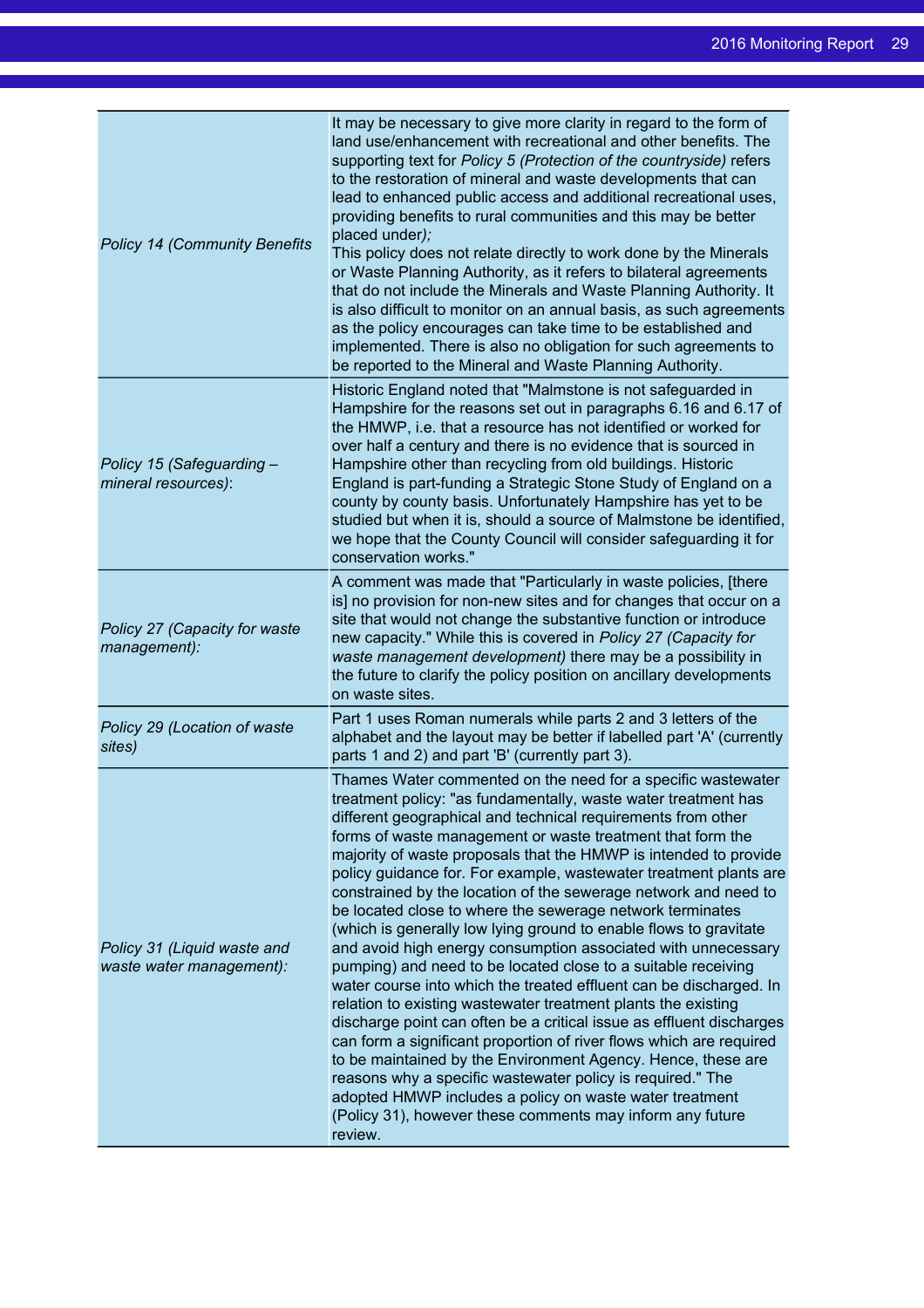| Safeguarding policies (Policies<br>15, 16, 26, 34): | The indicators relate to development, however annual monitoring<br>can most directly be done on granted permissions. Additionally, a<br>need for improved guidance and processes in this area were<br>identified, leading to the development of the Minerals and Waste<br>Safeguarding Supplementary planning Guidance. |
|-----------------------------------------------------|-------------------------------------------------------------------------------------------------------------------------------------------------------------------------------------------------------------------------------------------------------------------------------------------------------------------------|
|-----------------------------------------------------|-------------------------------------------------------------------------------------------------------------------------------------------------------------------------------------------------------------------------------------------------------------------------------------------------------------------------|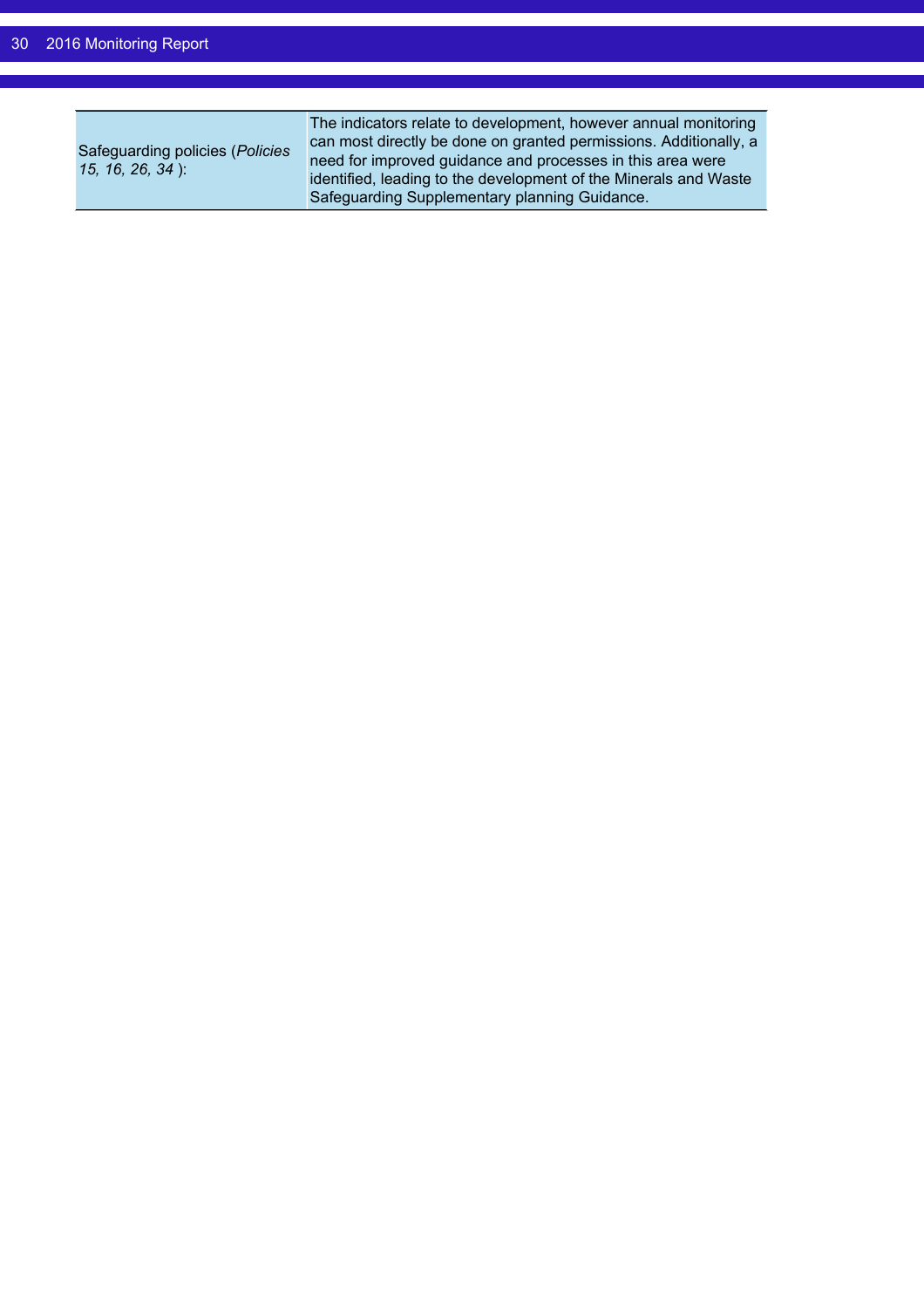# <span id="page-30-0"></span>**6. Cooperation in plan-making**

### <span id="page-30-1"></span>**6.1 Duty to Cooperate**

- 6.1.1 The 'duty to cooperate' was created by the Localism Act 2011<sup>24</sup>, and amends the Planning and Compulsory Purchase Act 2004<sup>25</sup>. It places a legal duty on local planning authorities, County Councils in England and public bodies to engage constructively, actively and on an ongoing basis to maximise the effectiveness of Local and Marine Plan preparation relating to strategic cross boundary matters.
- 6.1.2 The Hampshire Authorities and the SDNPA have a duty to cooperate on planning issues that cross administrative boundaries, particularly those which relate to the strategic priorities. This includes the provision of waste management infrastructure, minerals and energy.
- 6.1.3 Cooperation should be a continuous process of engagement and councils are encouraged to work collaboratively with other bodies to ensure that strategic priorities across local boundaries are properly coordinated and clearly reflected in individual Local Plans.
- 6.1.4 The Hampshire Authorities and the SDNPA take this duty seriously and have produced the HMWP in partnership, and continue to work together on minerals and waste issues.
- 6.1.5 To satisfy this requirement for ongoing collaboration, Hampshire County Council is actively engaged in the sub-regional working group SEWPAG (South East Waste Planning Advisory Group), on behalf of the Hampshire Authorities. SEWPAG has adopted a 'manifesto' which includes the following statement to define the purpose of the group: 'To help waste planning authorities in the area to fulfil the Duty to Cooperate on strategic issues enshrined in the Localism Bill, and specifically to give effect to the Government's stated intention to place the responsibilities of the former Regional Technical Advisory Bodies with local authority grouping'.
- 6.1.6 Hampshire County Council is also a member of SEEAWP (South East England Aggregates Working Party), a technical group with the role of advising government, Mineral Planning Authorities and industry on aggregates. Like with SEWPAG, Hampshire County Council represents the Hampshire Authorities on this working party.

### <span id="page-30-2"></span>**6.2 Duty to Cooperate requests in 2016**

6.2.1 The Hampshire Authorities and SDNPA are often contacted by other mineral / waste planning authorities in order to discuss plan-making issues. Lists of those authorities that have made formal duty to cooperate requests during 2016 are shown below. Additionally, the Hampshire Authorities and the SDNPA regularly respond to

<sup>24.</sup> Localism Act (2011): <http://www.legislation.gov.uk/ukpga/2011/20/contents>

<sup>25.</sup> Planning and Compulsory Purchase Act 2004: [www.legislation.gov.uk/ukpga/2004/5/contents](http://www.legislation.gov.uk/ukpga/2004/5/contents)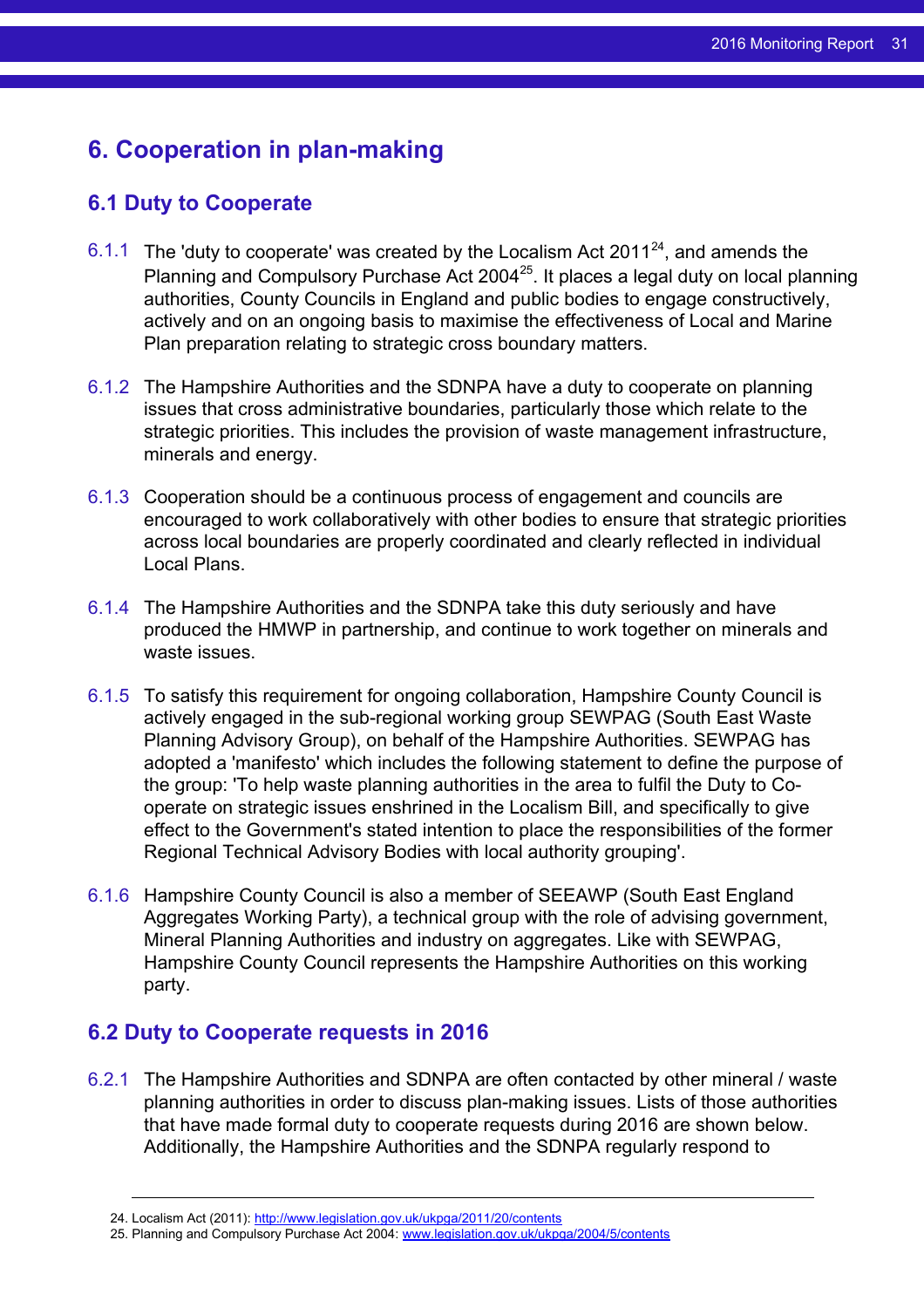consultations on minerals and waste plan preparation for neighbouring and other authorities.

6.2.2 All requests were responded to positively by the Hampshire Authorities and the SDNPA.

#### **Table 6.2.1 List of Duty to Cooperate requests in 2016**

| <b>Date</b> | <b>Planning Authority</b>     | <b>Information Request</b> |
|-------------|-------------------------------|----------------------------|
| 14/06/2016  | <b>Cumbria County Council</b> | <b>Waste Movements</b>     |
| 21/12/2016  | <b>Surrey County Council</b>  | <b>Waste Movements</b>     |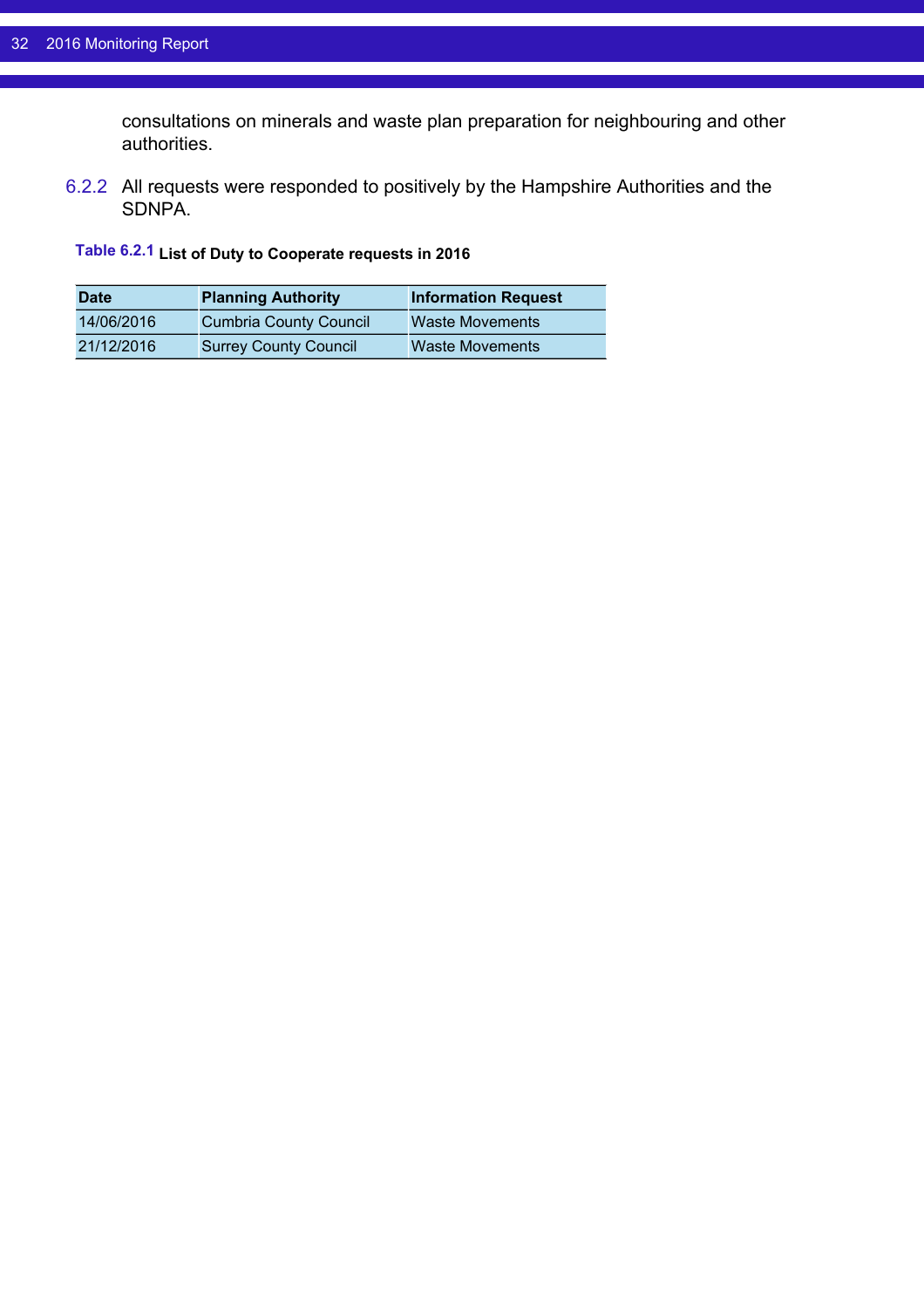## <span id="page-32-0"></span>**7. Further Information**

7.1 Additional published data and information on the Hampshire County Council Strategic Planning website<sup>26</sup> allows for a more dynamic approach to supplying the information on permitted minerals and waste sites and planning applications. This method allows more detailed and up-to-date reporting of what is happening throughout the Hampshire Plan area with updates of Hampshire County Council planning applications (those granted, refused, withdrawn, etc.) throughout the year rather than at a single point in time. The following information is available online:

#### **Daily updates**

- Details of all planning applications made for mineral or waste activities in Hampshire $^{27}$ :
- List of all applications open for consultation<sup>28</sup>;
- List of all applications recently determined $^{29}$  and
- Details of all appeals to planning permission refusal $^{30}$ :

#### **Annual updates**

- All permitted mineral and waste sites, including noting which sites are safeguarded and for which sites chargeable site visits are undertaken by the Monitoring and Enforcement team $31$ ; and
- Further information on the work carried out by the Policy, Development Management and Monitoring and Enforcement teams within the Strategic Planning section<sup>32</sup>.

- 28. Applications open for consultation: <https://planning.hants.gov.uk/SearchResults.aspx?OpenForConsultation=True>
- 29. Recent decisions: <https://planning.hants.gov.uk/SearchResults.aspx?RecentDecisions=True>

<sup>26.</sup> Strategic Planning: [www.hants.gov.uk/mineralsandwaste.htm](http://www.hants.gov.uk/mineralsandwaste.htm)

<sup>27.</sup> Search and view planning applications: <https://planning.hants.gov.uk/>

<sup>30.</sup> Search and view planning applications: <https://planning.hants.gov.uk/>

<sup>31.</sup> Facts and Figures: <http://www3.hants.gov.uk/mineralsandwaste/pd-facts-and-figures.htm>

<sup>32.</sup> Strategic Planning: <http://www3.hants.gov.uk/mineralsandwaste.htm>